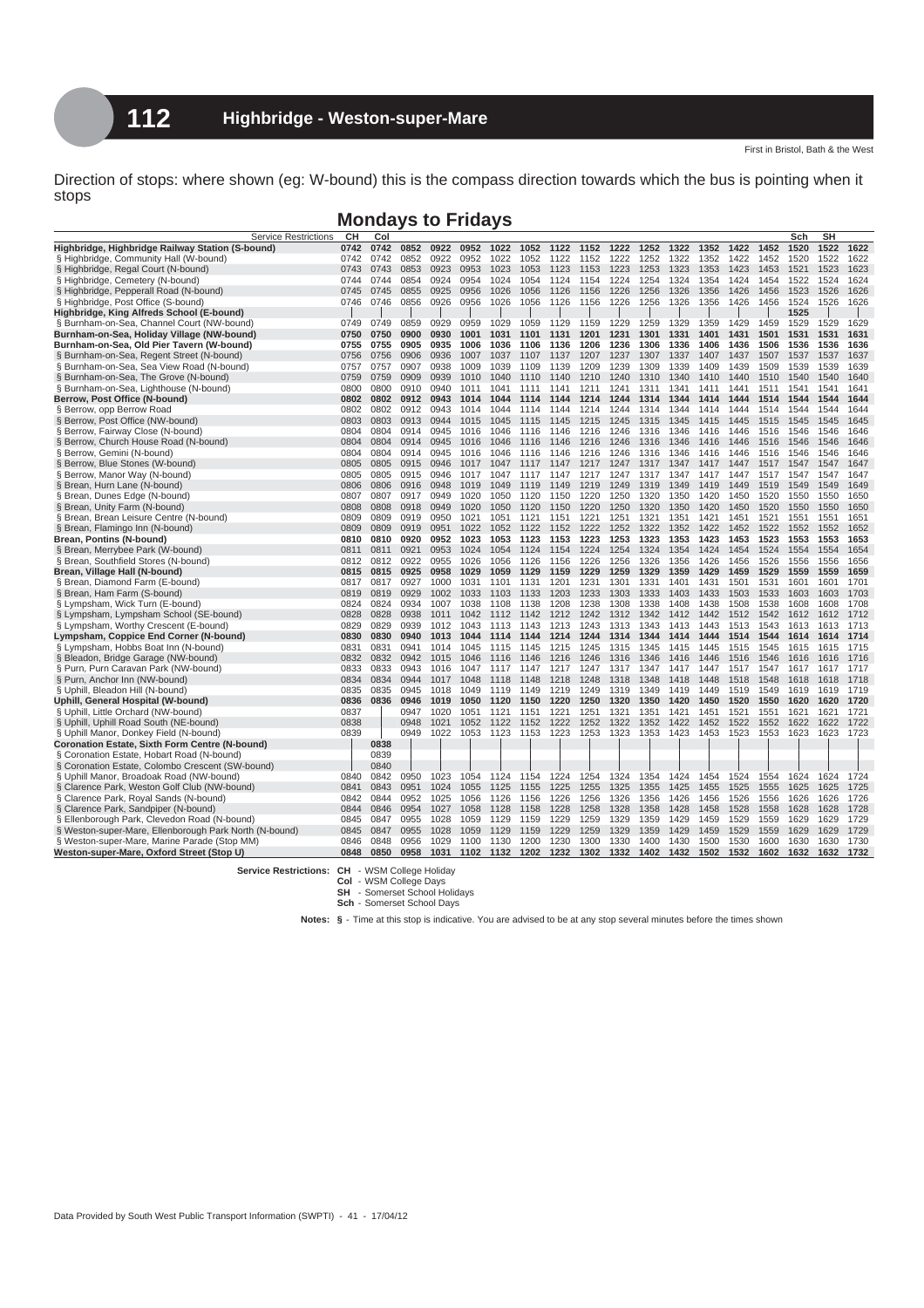|                                                                                        |      |                   |              | <b>Mondays to Fridays</b> |
|----------------------------------------------------------------------------------------|------|-------------------|--------------|---------------------------|
| Highbridge, Highbridge Railway Station (S-bound)                                       | 1722 | 1822              | 1922         | 2022                      |
| § Highbridge, Community Hall (W-bound)                                                 | 1722 | 1822              | 1922         | 2022                      |
| § Highbridge, Regal Court (N-bound)                                                    | 1723 | 1823              | 1923         | 2023                      |
| § Highbridge, Cemetery (N-bound)                                                       | 1724 | 1824              | 1924         | 2024                      |
| § Highbridge, Pepperall Road (N-bound)                                                 | 1726 | 1826              | 1925         | 2025                      |
| § Highbridge, Post Office (S-bound)                                                    | 1726 | 1826              | 1926         | 2026                      |
| Highbridge, King Alfreds School (E-bound)                                              |      |                   |              |                           |
| § Burnham-on-Sea, Channel Court (NW-bound)                                             | 1729 | 1829              | 1929         | 2029                      |
| Burnham-on-Sea, Holiday Village (NW-bound)                                             | 1731 | 1831              | 1930         | 2030                      |
| Burnham-on-Sea, Old Pier Tavern (W-bound)                                              | 1736 | 1836              | 1935         | 2035                      |
| § Burnham-on-Sea, Regent Street (N-bound)                                              | 1737 | 1837              | 1936         | 2036                      |
| § Burnham-on-Sea, Sea View Road (N-bound)                                              | 1739 | 1839              | 1937         | 2037                      |
| § Burnham-on-Sea, The Grove (N-bound)                                                  | 1740 | 1840              | 1939         | 2039                      |
| § Burnham-on-Sea, Lighthouse (N-bound)                                                 | 1741 | 1841              | 1940         | 2040                      |
| Berrow, Post Office (N-bound)                                                          | 1744 | 1844              | 1942         | 2042                      |
| § Berrow, opp Berrow Road                                                              | 1744 | 1844              | 1942         | 2042                      |
| § Berrow, Post Office (NW-bound)                                                       | 1745 | 1845              | 1943         | 2043                      |
| § Berrow, Fairway Close (N-bound)                                                      | 1746 | 1846              | 1944         | 2044                      |
| § Berrow, Church House Road (N-bound)                                                  | 1746 | 1846              | 1944         | 2044                      |
| § Berrow, Gemini (N-bound)                                                             | 1746 | 1846              | 1944         | 2044                      |
| § Berrow, Blue Stones (W-bound)                                                        | 1747 | 1847              | 1945         | 2045                      |
| § Berrow, Manor Way (N-bound)                                                          | 1747 | 1847              | 1945         | 2045                      |
| § Brean, Hurn Lane (N-bound)                                                           | 1749 | 1849              | 1946         | 2046                      |
| § Brean, Dunes Edge (N-bound)                                                          | 1750 | 1850              | 1947         | 2047                      |
| § Brean, Unity Farm (N-bound)                                                          | 1750 | 1850              | 1948         | 2048                      |
| § Brean, Brean Leisure Centre (N-bound)                                                | 1751 | 1851              | 1949         | 2049                      |
| § Brean, Flamingo Inn (N-bound)                                                        | 1752 | 1852              | 1949         | 2049                      |
| Brean, Pontins (N-bound)                                                               | 1753 | 1853              | 1950         | 2050                      |
| § Brean, Merrybee Park (W-bound)                                                       | 1754 | 1854              | 1951         | 2051                      |
| § Brean, Southfield Stores (N-bound)                                                   | 1756 | 1856              | 1952         | 2052                      |
| Brean, Village Hall (N-bound)                                                          | 1759 | 1859              | 1955         | 2055                      |
| § Brean, Diamond Farm (E-bound)                                                        | 1801 | 1901              | 1957         | 2057                      |
| § Brean, Ham Farm (S-bound)                                                            | 1803 | 1903              | 1959         | 2059                      |
| § Lympsham, Wick Turn (E-bound)                                                        | 1808 | 1908              | 2004         | 2104                      |
| § Lympsham, Lympsham School (SE-bound)                                                 | 1812 | 1912              | 2008         | 2108                      |
| § Lympsham, Worthy Crescent (E-bound)                                                  | 1813 | 1913              | 2009         | 2109                      |
| Lympsham, Coppice End Corner (N-bound)                                                 |      | 1814 1914         |              | 2010 2110                 |
| § Lympsham, Hobbs Boat Inn (N-bound)                                                   | 1815 | 1915              | 2011         | 2111                      |
| § Bleadon, Bridge Garage (NW-bound)                                                    | 1816 | 1916              | 2012         | 2112                      |
| § Purn, Purn Caravan Park (NW-bound)                                                   | 1817 | 1917              | 2013         | 2113                      |
| § Purn, Anchor Inn (NW-bound)                                                          | 1818 | 1918              | 2014         | 2114                      |
| § Uphill, Bleadon Hill (N-bound)                                                       | 1819 | 1919              | 2015         | 2115                      |
| Uphill, General Hospital (W-bound)                                                     | 1820 | 1920              | 2016         | 2116                      |
| § Uphill, Little Orchard (NW-bound)                                                    | 1821 | 1921              |              | 2017 2117                 |
| § Uphill, Uphill Road South (NE-bound)                                                 | 1822 | 1922              |              | 2018 2118                 |
| § Uphill Manor, Donkey Field (N-bound)                                                 | 1823 | 1923              |              | 2019 2119                 |
| <b>Coronation Estate, Sixth Form Centre (N-bound)</b>                                  |      |                   |              |                           |
| § Coronation Estate, Hobart Road (N-bound)                                             |      |                   |              |                           |
| § Coronation Estate, Colombo Crescent (SW-bound)                                       |      |                   |              | 2120                      |
| § Uphill Manor, Broadoak Road (NW-bound)                                               | 1825 | 1824 1924<br>1925 | 2020<br>2021 | 2121                      |
| § Clarence Park, Weston Golf Club (NW-bound)<br>§ Clarence Park, Royal Sands (N-bound) | 1826 | 1926              | 2022         | 2122                      |
| § Clarence Park, Sandpiper (N-bound)                                                   | 1828 | 1928              |              | 2024 2124                 |
| § Ellenborough Park, Clevedon Road (N-bound)                                           | 1829 | 1929              | 2025         | 2125                      |
| § Weston-super-Mare, Ellenborough Park North (N-bound)                                 | 1829 | 1929              | 2025         | 2125                      |
| § Weston-super-Mare, Marine Parade (Stop MM)                                           | 1830 | 1930              | 2026         | 2126                      |
| Weston-super-Mare, Oxford Street (Stop U)                                              |      |                   |              | 1832 1932 2028 2128       |
|                                                                                        |      |                   |              |                           |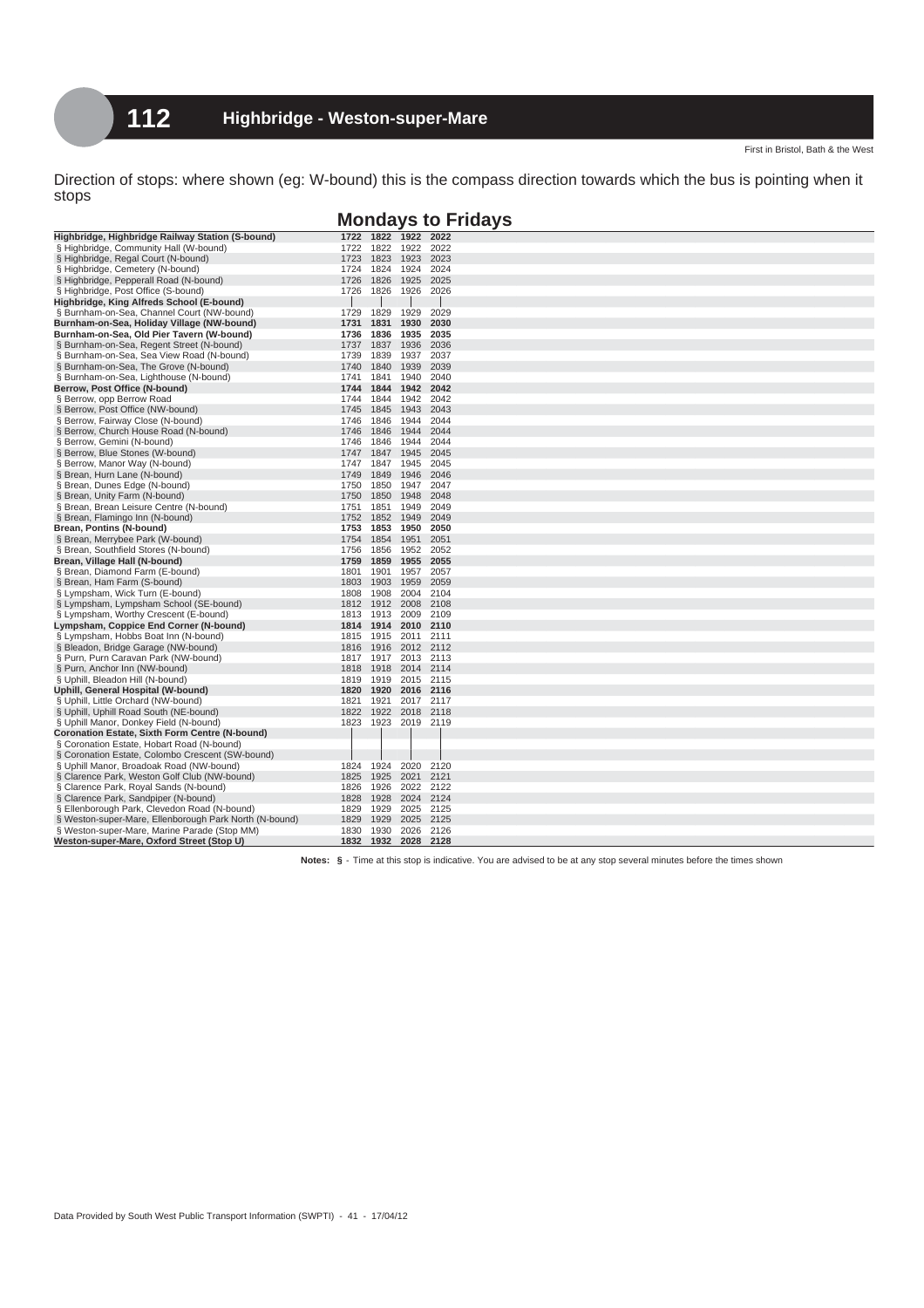| 1522<br>1622<br>Highbridge, Highbridge Railway Station (S-bound)<br>0752<br>0852<br>0922<br>0952<br>1022<br>1052<br>1122<br>1152<br>1222<br>1252<br>1322<br>1352<br>1422<br>1452<br>1552<br>1652<br>0952<br>§ Highbridge, Community Hall (W-bound)<br>0752<br>0852<br>0922<br>1022<br>1052<br>1122<br>1152<br>1222<br>1252<br>1322<br>1352<br>1422<br>1452<br>1522<br>1552<br>1622<br>1652<br>§ Highbridge, Regal Court (N-bound)<br>0753<br>0853<br>0923<br>0953<br>1023<br>1123<br>1153<br>1223<br>1253<br>1323<br>1353<br>1423<br>1453<br>1523<br>1553<br>1623<br>1653<br>1053<br>0754<br>0854<br>0924<br>0954<br>1024<br>1254<br>1324<br>1354<br>1424<br>1454<br>1524<br>1554<br>1624<br>1654<br>§ Highbridge, Cemetery (N-bound)<br>1054<br>1124<br>1154<br>1224<br>0755<br>0855<br>0925<br>0956<br>1026<br>1126<br>1256<br>1326<br>1356<br>1426<br>1456<br>1526<br>1556<br>1626<br>1656<br>§ Highbridge, Pepperall Road (N-bound)<br>1056<br>1156<br>1226<br>0856<br>0926<br>0956<br>1026<br>1226<br>1256<br>1326<br>1356<br>1426<br>1456<br>1526<br>1556<br>1626<br>1656<br>§ Highbridge, Post Office (S-bound)<br>0756<br>1056<br>1126<br>1156<br>Highbridge, King Alfreds School (E-bound)<br>§ Burnham-on-Sea, Channel Court (NW-bound)<br>0759<br>0859<br>0929<br>0959<br>1029<br>1059<br>1129<br>1159<br>1229<br>1259<br>1329<br>1359<br>1429<br>1459<br>1529<br>1559<br>1629<br>1659<br>Burnham-on-Sea, Holiday Village (NW-bound)<br>0800<br>0900<br>0930<br>1001<br>1031<br>1201<br>1231<br>1301<br>1331<br>1401<br>1431<br>1501<br>1531<br>1601<br>1631<br>1701<br>1101<br>1131<br>Burnham-on-Sea, Old Pier Tavern (W-bound)<br>0805<br>0905<br>0935<br>1006<br>1036<br>1106<br>1136<br>1206<br>1236<br>1306<br>1336<br>1406<br>1436<br>1506<br>1536<br>1606<br>1636<br>1706<br>0806<br>0906<br>0936<br>1007<br>1237<br>1307<br>1437<br>1507<br>1537<br>1607<br>1637<br>1707<br>§ Burnham-on-Sea, Regent Street (N-bound)<br>1037<br>1107<br>1137<br>1207<br>1337<br>1407<br>Burnham-on-Sea, Sea View Road (N-bound)<br>0807<br>0907<br>0938<br>1009<br>1039<br>1209<br>1239<br>1309<br>1339<br>1409<br>1439<br>1509<br>1539<br>1609<br>1639<br>1709<br>1109<br>1139<br>ş<br>0939<br>1710<br>§ Burnham-on-Sea, The Grove (N-bound)<br>0809<br>0909<br>1010<br>1040<br>1140<br>1210<br>1240<br>1310<br>1340<br>1410<br>1440<br>1510<br>1540<br>1610<br>1640<br>1110<br>1711<br>§ Burnham-on-Sea, Lighthouse (N-bound)<br>0810<br>0910<br>0940<br>1011<br>1041<br>1111<br>1141<br>1211<br>1241<br>1311<br>1341<br>1411<br>1441<br>1511<br>1541<br>1611<br>1641<br>Berrow, Post Office (N-bound)<br>0812<br>0943<br>1514<br>1544<br>1714<br>0912<br>1014<br>1044<br>1144<br>1214<br>1244<br>1314<br>1344<br>1414<br>1444<br>1614<br>1644<br>1114<br>§ Berrow, opp Berrow Road<br>0812<br>0912<br>0943<br>1044<br>1214<br>1514<br>1544<br>1614<br>1644<br>1714<br>1014<br>1114<br>1144<br>1244<br>1314<br>1344<br>1414<br>1444<br>0813<br>§ Berrow, Post Office (NW-bound)<br>0913<br>0944<br>1015<br>1045<br>1245<br>1315<br>1415<br>1445<br>1515<br>1545<br>1615<br>1645<br>1715<br>1115<br>1145<br>1215<br>1345<br>0814<br>1146<br>1416<br>1516<br>1546<br>1646<br>1716<br>Berrow, Fairway Close (N-bound)<br>0914<br>0945<br>1016<br>1046<br>1116<br>1216<br>1246<br>1316<br>1346<br>1446<br>1616<br>0814<br>1546<br>§ Berrow, Church House Road (N-bound)<br>0914<br>0945<br>1016<br>1046<br>1116<br>1146<br>1216<br>1246<br>1316<br>1346<br>1416<br>1446<br>1516<br>1616<br>1646<br>1716<br>Berrow, Gemini (N-bound)<br>0814<br>0914<br>0945<br>1016<br>1046<br>1116<br>1146<br>1216<br>1246<br>1316<br>1346<br>1416<br>1446<br>1516<br>1546<br>1616<br>1646<br>1716<br>0815<br>§ Berrow, Blue Stones (W-bound)<br>0915<br>0946<br>1017<br>1047<br>1217<br>1247<br>1317<br>1347<br>1417<br>1447<br>1517<br>1547<br>1617<br>1647<br>1717<br>1117<br>1147<br>§ Berrow, Manor Way (N-bound)<br>0815<br>0915<br>0946<br>1047<br>1147<br>1247<br>1417<br>1447<br>1517<br>1547<br>1617<br>1647<br>1717<br>1017<br>1117<br>1217<br>1317<br>1347<br>0816<br>0916<br>0948<br>1049<br>1219<br>1249<br>1419<br>1449<br>1519<br>1549<br>1619<br>1649<br>1719<br>1019<br>1119<br>1149<br>1319<br>1349 |
|------------------------------------------------------------------------------------------------------------------------------------------------------------------------------------------------------------------------------------------------------------------------------------------------------------------------------------------------------------------------------------------------------------------------------------------------------------------------------------------------------------------------------------------------------------------------------------------------------------------------------------------------------------------------------------------------------------------------------------------------------------------------------------------------------------------------------------------------------------------------------------------------------------------------------------------------------------------------------------------------------------------------------------------------------------------------------------------------------------------------------------------------------------------------------------------------------------------------------------------------------------------------------------------------------------------------------------------------------------------------------------------------------------------------------------------------------------------------------------------------------------------------------------------------------------------------------------------------------------------------------------------------------------------------------------------------------------------------------------------------------------------------------------------------------------------------------------------------------------------------------------------------------------------------------------------------------------------------------------------------------------------------------------------------------------------------------------------------------------------------------------------------------------------------------------------------------------------------------------------------------------------------------------------------------------------------------------------------------------------------------------------------------------------------------------------------------------------------------------------------------------------------------------------------------------------------------------------------------------------------------------------------------------------------------------------------------------------------------------------------------------------------------------------------------------------------------------------------------------------------------------------------------------------------------------------------------------------------------------------------------------------------------------------------------------------------------------------------------------------------------------------------------------------------------------------------------------------------------------------------------------------------------------------------------------------------------------------------------------------------------------------------------------------------------------------------------------------------------------------------------------------------------------------------------------------------------------------------------------------------------------------------------------------------------------------------------------------------------------------------------------------------------------------------------------------------------------------------------------------------------------------------------------------------------------------------------------------------------------------------------------------------------------------------------------------------------------------------------------------------------------------------------------------------------------------------------------|
|                                                                                                                                                                                                                                                                                                                                                                                                                                                                                                                                                                                                                                                                                                                                                                                                                                                                                                                                                                                                                                                                                                                                                                                                                                                                                                                                                                                                                                                                                                                                                                                                                                                                                                                                                                                                                                                                                                                                                                                                                                                                                                                                                                                                                                                                                                                                                                                                                                                                                                                                                                                                                                                                                                                                                                                                                                                                                                                                                                                                                                                                                                                                                                                                                                                                                                                                                                                                                                                                                                                                                                                                                                                                                                                                                                                                                                                                                                                                                                                                                                                                                                                                                                                                            |
|                                                                                                                                                                                                                                                                                                                                                                                                                                                                                                                                                                                                                                                                                                                                                                                                                                                                                                                                                                                                                                                                                                                                                                                                                                                                                                                                                                                                                                                                                                                                                                                                                                                                                                                                                                                                                                                                                                                                                                                                                                                                                                                                                                                                                                                                                                                                                                                                                                                                                                                                                                                                                                                                                                                                                                                                                                                                                                                                                                                                                                                                                                                                                                                                                                                                                                                                                                                                                                                                                                                                                                                                                                                                                                                                                                                                                                                                                                                                                                                                                                                                                                                                                                                                            |
|                                                                                                                                                                                                                                                                                                                                                                                                                                                                                                                                                                                                                                                                                                                                                                                                                                                                                                                                                                                                                                                                                                                                                                                                                                                                                                                                                                                                                                                                                                                                                                                                                                                                                                                                                                                                                                                                                                                                                                                                                                                                                                                                                                                                                                                                                                                                                                                                                                                                                                                                                                                                                                                                                                                                                                                                                                                                                                                                                                                                                                                                                                                                                                                                                                                                                                                                                                                                                                                                                                                                                                                                                                                                                                                                                                                                                                                                                                                                                                                                                                                                                                                                                                                                            |
|                                                                                                                                                                                                                                                                                                                                                                                                                                                                                                                                                                                                                                                                                                                                                                                                                                                                                                                                                                                                                                                                                                                                                                                                                                                                                                                                                                                                                                                                                                                                                                                                                                                                                                                                                                                                                                                                                                                                                                                                                                                                                                                                                                                                                                                                                                                                                                                                                                                                                                                                                                                                                                                                                                                                                                                                                                                                                                                                                                                                                                                                                                                                                                                                                                                                                                                                                                                                                                                                                                                                                                                                                                                                                                                                                                                                                                                                                                                                                                                                                                                                                                                                                                                                            |
|                                                                                                                                                                                                                                                                                                                                                                                                                                                                                                                                                                                                                                                                                                                                                                                                                                                                                                                                                                                                                                                                                                                                                                                                                                                                                                                                                                                                                                                                                                                                                                                                                                                                                                                                                                                                                                                                                                                                                                                                                                                                                                                                                                                                                                                                                                                                                                                                                                                                                                                                                                                                                                                                                                                                                                                                                                                                                                                                                                                                                                                                                                                                                                                                                                                                                                                                                                                                                                                                                                                                                                                                                                                                                                                                                                                                                                                                                                                                                                                                                                                                                                                                                                                                            |
|                                                                                                                                                                                                                                                                                                                                                                                                                                                                                                                                                                                                                                                                                                                                                                                                                                                                                                                                                                                                                                                                                                                                                                                                                                                                                                                                                                                                                                                                                                                                                                                                                                                                                                                                                                                                                                                                                                                                                                                                                                                                                                                                                                                                                                                                                                                                                                                                                                                                                                                                                                                                                                                                                                                                                                                                                                                                                                                                                                                                                                                                                                                                                                                                                                                                                                                                                                                                                                                                                                                                                                                                                                                                                                                                                                                                                                                                                                                                                                                                                                                                                                                                                                                                            |
|                                                                                                                                                                                                                                                                                                                                                                                                                                                                                                                                                                                                                                                                                                                                                                                                                                                                                                                                                                                                                                                                                                                                                                                                                                                                                                                                                                                                                                                                                                                                                                                                                                                                                                                                                                                                                                                                                                                                                                                                                                                                                                                                                                                                                                                                                                                                                                                                                                                                                                                                                                                                                                                                                                                                                                                                                                                                                                                                                                                                                                                                                                                                                                                                                                                                                                                                                                                                                                                                                                                                                                                                                                                                                                                                                                                                                                                                                                                                                                                                                                                                                                                                                                                                            |
|                                                                                                                                                                                                                                                                                                                                                                                                                                                                                                                                                                                                                                                                                                                                                                                                                                                                                                                                                                                                                                                                                                                                                                                                                                                                                                                                                                                                                                                                                                                                                                                                                                                                                                                                                                                                                                                                                                                                                                                                                                                                                                                                                                                                                                                                                                                                                                                                                                                                                                                                                                                                                                                                                                                                                                                                                                                                                                                                                                                                                                                                                                                                                                                                                                                                                                                                                                                                                                                                                                                                                                                                                                                                                                                                                                                                                                                                                                                                                                                                                                                                                                                                                                                                            |
|                                                                                                                                                                                                                                                                                                                                                                                                                                                                                                                                                                                                                                                                                                                                                                                                                                                                                                                                                                                                                                                                                                                                                                                                                                                                                                                                                                                                                                                                                                                                                                                                                                                                                                                                                                                                                                                                                                                                                                                                                                                                                                                                                                                                                                                                                                                                                                                                                                                                                                                                                                                                                                                                                                                                                                                                                                                                                                                                                                                                                                                                                                                                                                                                                                                                                                                                                                                                                                                                                                                                                                                                                                                                                                                                                                                                                                                                                                                                                                                                                                                                                                                                                                                                            |
|                                                                                                                                                                                                                                                                                                                                                                                                                                                                                                                                                                                                                                                                                                                                                                                                                                                                                                                                                                                                                                                                                                                                                                                                                                                                                                                                                                                                                                                                                                                                                                                                                                                                                                                                                                                                                                                                                                                                                                                                                                                                                                                                                                                                                                                                                                                                                                                                                                                                                                                                                                                                                                                                                                                                                                                                                                                                                                                                                                                                                                                                                                                                                                                                                                                                                                                                                                                                                                                                                                                                                                                                                                                                                                                                                                                                                                                                                                                                                                                                                                                                                                                                                                                                            |
|                                                                                                                                                                                                                                                                                                                                                                                                                                                                                                                                                                                                                                                                                                                                                                                                                                                                                                                                                                                                                                                                                                                                                                                                                                                                                                                                                                                                                                                                                                                                                                                                                                                                                                                                                                                                                                                                                                                                                                                                                                                                                                                                                                                                                                                                                                                                                                                                                                                                                                                                                                                                                                                                                                                                                                                                                                                                                                                                                                                                                                                                                                                                                                                                                                                                                                                                                                                                                                                                                                                                                                                                                                                                                                                                                                                                                                                                                                                                                                                                                                                                                                                                                                                                            |
|                                                                                                                                                                                                                                                                                                                                                                                                                                                                                                                                                                                                                                                                                                                                                                                                                                                                                                                                                                                                                                                                                                                                                                                                                                                                                                                                                                                                                                                                                                                                                                                                                                                                                                                                                                                                                                                                                                                                                                                                                                                                                                                                                                                                                                                                                                                                                                                                                                                                                                                                                                                                                                                                                                                                                                                                                                                                                                                                                                                                                                                                                                                                                                                                                                                                                                                                                                                                                                                                                                                                                                                                                                                                                                                                                                                                                                                                                                                                                                                                                                                                                                                                                                                                            |
|                                                                                                                                                                                                                                                                                                                                                                                                                                                                                                                                                                                                                                                                                                                                                                                                                                                                                                                                                                                                                                                                                                                                                                                                                                                                                                                                                                                                                                                                                                                                                                                                                                                                                                                                                                                                                                                                                                                                                                                                                                                                                                                                                                                                                                                                                                                                                                                                                                                                                                                                                                                                                                                                                                                                                                                                                                                                                                                                                                                                                                                                                                                                                                                                                                                                                                                                                                                                                                                                                                                                                                                                                                                                                                                                                                                                                                                                                                                                                                                                                                                                                                                                                                                                            |
|                                                                                                                                                                                                                                                                                                                                                                                                                                                                                                                                                                                                                                                                                                                                                                                                                                                                                                                                                                                                                                                                                                                                                                                                                                                                                                                                                                                                                                                                                                                                                                                                                                                                                                                                                                                                                                                                                                                                                                                                                                                                                                                                                                                                                                                                                                                                                                                                                                                                                                                                                                                                                                                                                                                                                                                                                                                                                                                                                                                                                                                                                                                                                                                                                                                                                                                                                                                                                                                                                                                                                                                                                                                                                                                                                                                                                                                                                                                                                                                                                                                                                                                                                                                                            |
|                                                                                                                                                                                                                                                                                                                                                                                                                                                                                                                                                                                                                                                                                                                                                                                                                                                                                                                                                                                                                                                                                                                                                                                                                                                                                                                                                                                                                                                                                                                                                                                                                                                                                                                                                                                                                                                                                                                                                                                                                                                                                                                                                                                                                                                                                                                                                                                                                                                                                                                                                                                                                                                                                                                                                                                                                                                                                                                                                                                                                                                                                                                                                                                                                                                                                                                                                                                                                                                                                                                                                                                                                                                                                                                                                                                                                                                                                                                                                                                                                                                                                                                                                                                                            |
|                                                                                                                                                                                                                                                                                                                                                                                                                                                                                                                                                                                                                                                                                                                                                                                                                                                                                                                                                                                                                                                                                                                                                                                                                                                                                                                                                                                                                                                                                                                                                                                                                                                                                                                                                                                                                                                                                                                                                                                                                                                                                                                                                                                                                                                                                                                                                                                                                                                                                                                                                                                                                                                                                                                                                                                                                                                                                                                                                                                                                                                                                                                                                                                                                                                                                                                                                                                                                                                                                                                                                                                                                                                                                                                                                                                                                                                                                                                                                                                                                                                                                                                                                                                                            |
|                                                                                                                                                                                                                                                                                                                                                                                                                                                                                                                                                                                                                                                                                                                                                                                                                                                                                                                                                                                                                                                                                                                                                                                                                                                                                                                                                                                                                                                                                                                                                                                                                                                                                                                                                                                                                                                                                                                                                                                                                                                                                                                                                                                                                                                                                                                                                                                                                                                                                                                                                                                                                                                                                                                                                                                                                                                                                                                                                                                                                                                                                                                                                                                                                                                                                                                                                                                                                                                                                                                                                                                                                                                                                                                                                                                                                                                                                                                                                                                                                                                                                                                                                                                                            |
|                                                                                                                                                                                                                                                                                                                                                                                                                                                                                                                                                                                                                                                                                                                                                                                                                                                                                                                                                                                                                                                                                                                                                                                                                                                                                                                                                                                                                                                                                                                                                                                                                                                                                                                                                                                                                                                                                                                                                                                                                                                                                                                                                                                                                                                                                                                                                                                                                                                                                                                                                                                                                                                                                                                                                                                                                                                                                                                                                                                                                                                                                                                                                                                                                                                                                                                                                                                                                                                                                                                                                                                                                                                                                                                                                                                                                                                                                                                                                                                                                                                                                                                                                                                                            |
|                                                                                                                                                                                                                                                                                                                                                                                                                                                                                                                                                                                                                                                                                                                                                                                                                                                                                                                                                                                                                                                                                                                                                                                                                                                                                                                                                                                                                                                                                                                                                                                                                                                                                                                                                                                                                                                                                                                                                                                                                                                                                                                                                                                                                                                                                                                                                                                                                                                                                                                                                                                                                                                                                                                                                                                                                                                                                                                                                                                                                                                                                                                                                                                                                                                                                                                                                                                                                                                                                                                                                                                                                                                                                                                                                                                                                                                                                                                                                                                                                                                                                                                                                                                                            |
|                                                                                                                                                                                                                                                                                                                                                                                                                                                                                                                                                                                                                                                                                                                                                                                                                                                                                                                                                                                                                                                                                                                                                                                                                                                                                                                                                                                                                                                                                                                                                                                                                                                                                                                                                                                                                                                                                                                                                                                                                                                                                                                                                                                                                                                                                                                                                                                                                                                                                                                                                                                                                                                                                                                                                                                                                                                                                                                                                                                                                                                                                                                                                                                                                                                                                                                                                                                                                                                                                                                                                                                                                                                                                                                                                                                                                                                                                                                                                                                                                                                                                                                                                                                                            |
|                                                                                                                                                                                                                                                                                                                                                                                                                                                                                                                                                                                                                                                                                                                                                                                                                                                                                                                                                                                                                                                                                                                                                                                                                                                                                                                                                                                                                                                                                                                                                                                                                                                                                                                                                                                                                                                                                                                                                                                                                                                                                                                                                                                                                                                                                                                                                                                                                                                                                                                                                                                                                                                                                                                                                                                                                                                                                                                                                                                                                                                                                                                                                                                                                                                                                                                                                                                                                                                                                                                                                                                                                                                                                                                                                                                                                                                                                                                                                                                                                                                                                                                                                                                                            |
|                                                                                                                                                                                                                                                                                                                                                                                                                                                                                                                                                                                                                                                                                                                                                                                                                                                                                                                                                                                                                                                                                                                                                                                                                                                                                                                                                                                                                                                                                                                                                                                                                                                                                                                                                                                                                                                                                                                                                                                                                                                                                                                                                                                                                                                                                                                                                                                                                                                                                                                                                                                                                                                                                                                                                                                                                                                                                                                                                                                                                                                                                                                                                                                                                                                                                                                                                                                                                                                                                                                                                                                                                                                                                                                                                                                                                                                                                                                                                                                                                                                                                                                                                                                                            |
| § Brean, Hurn Lane (N-bound)                                                                                                                                                                                                                                                                                                                                                                                                                                                                                                                                                                                                                                                                                                                                                                                                                                                                                                                                                                                                                                                                                                                                                                                                                                                                                                                                                                                                                                                                                                                                                                                                                                                                                                                                                                                                                                                                                                                                                                                                                                                                                                                                                                                                                                                                                                                                                                                                                                                                                                                                                                                                                                                                                                                                                                                                                                                                                                                                                                                                                                                                                                                                                                                                                                                                                                                                                                                                                                                                                                                                                                                                                                                                                                                                                                                                                                                                                                                                                                                                                                                                                                                                                                               |
| Brean, Dunes Edge (N-bound)<br>0949<br>1020<br>1320<br>1350<br>1450<br>1520<br>1550<br>1620<br>1650<br>1720<br>0817<br>0917<br>1050<br>1120<br>1150<br>1220<br>1250<br>1420                                                                                                                                                                                                                                                                                                                                                                                                                                                                                                                                                                                                                                                                                                                                                                                                                                                                                                                                                                                                                                                                                                                                                                                                                                                                                                                                                                                                                                                                                                                                                                                                                                                                                                                                                                                                                                                                                                                                                                                                                                                                                                                                                                                                                                                                                                                                                                                                                                                                                                                                                                                                                                                                                                                                                                                                                                                                                                                                                                                                                                                                                                                                                                                                                                                                                                                                                                                                                                                                                                                                                                                                                                                                                                                                                                                                                                                                                                                                                                                                                                |
| 0818<br>0918<br>0949<br>1020<br>1220<br>1320<br>1450<br>1520<br>1550<br>1620<br>1650<br>1720<br>§ Brean, Unity Farm (N-bound)<br>1050<br>1120<br>1150<br>1250<br>1350<br>1420                                                                                                                                                                                                                                                                                                                                                                                                                                                                                                                                                                                                                                                                                                                                                                                                                                                                                                                                                                                                                                                                                                                                                                                                                                                                                                                                                                                                                                                                                                                                                                                                                                                                                                                                                                                                                                                                                                                                                                                                                                                                                                                                                                                                                                                                                                                                                                                                                                                                                                                                                                                                                                                                                                                                                                                                                                                                                                                                                                                                                                                                                                                                                                                                                                                                                                                                                                                                                                                                                                                                                                                                                                                                                                                                                                                                                                                                                                                                                                                                                              |
| § Brean, Brean Leisure Centre (N-bound)<br>0819<br>0919<br>0950<br>1021<br>1051<br>1121<br>1151<br>1221<br>1251<br>1321<br>1351<br>1421<br>1451<br>1521<br>1551<br>1621<br>1651<br>1721                                                                                                                                                                                                                                                                                                                                                                                                                                                                                                                                                                                                                                                                                                                                                                                                                                                                                                                                                                                                                                                                                                                                                                                                                                                                                                                                                                                                                                                                                                                                                                                                                                                                                                                                                                                                                                                                                                                                                                                                                                                                                                                                                                                                                                                                                                                                                                                                                                                                                                                                                                                                                                                                                                                                                                                                                                                                                                                                                                                                                                                                                                                                                                                                                                                                                                                                                                                                                                                                                                                                                                                                                                                                                                                                                                                                                                                                                                                                                                                                                    |
| § Brean, Flamingo Inn (N-bound)<br>0819<br>0919<br>0951<br>1022<br>1052<br>1122<br>1152<br>1222<br>1252<br>1322<br>1352<br>1422<br>1452<br>1522<br>1552<br>1622<br>1652<br>1722                                                                                                                                                                                                                                                                                                                                                                                                                                                                                                                                                                                                                                                                                                                                                                                                                                                                                                                                                                                                                                                                                                                                                                                                                                                                                                                                                                                                                                                                                                                                                                                                                                                                                                                                                                                                                                                                                                                                                                                                                                                                                                                                                                                                                                                                                                                                                                                                                                                                                                                                                                                                                                                                                                                                                                                                                                                                                                                                                                                                                                                                                                                                                                                                                                                                                                                                                                                                                                                                                                                                                                                                                                                                                                                                                                                                                                                                                                                                                                                                                            |
| Brean, Pontins (N-bound)<br>0820<br>0920<br>0952<br>1023<br>1053<br>1123<br>1153<br>1223<br>1253<br>1323<br>1353<br>1423<br>1453<br>1523<br>1553<br>1623<br>1653<br>1723                                                                                                                                                                                                                                                                                                                                                                                                                                                                                                                                                                                                                                                                                                                                                                                                                                                                                                                                                                                                                                                                                                                                                                                                                                                                                                                                                                                                                                                                                                                                                                                                                                                                                                                                                                                                                                                                                                                                                                                                                                                                                                                                                                                                                                                                                                                                                                                                                                                                                                                                                                                                                                                                                                                                                                                                                                                                                                                                                                                                                                                                                                                                                                                                                                                                                                                                                                                                                                                                                                                                                                                                                                                                                                                                                                                                                                                                                                                                                                                                                                   |
| § Brean, Merrybee Park (W-bound)<br>0821<br>0921<br>0953<br>1024<br>1054<br>1124<br>1154<br>1224<br>1254<br>1324<br>1354<br>1424<br>1454<br>1524<br>1554<br>1624<br>1654<br>1724                                                                                                                                                                                                                                                                                                                                                                                                                                                                                                                                                                                                                                                                                                                                                                                                                                                                                                                                                                                                                                                                                                                                                                                                                                                                                                                                                                                                                                                                                                                                                                                                                                                                                                                                                                                                                                                                                                                                                                                                                                                                                                                                                                                                                                                                                                                                                                                                                                                                                                                                                                                                                                                                                                                                                                                                                                                                                                                                                                                                                                                                                                                                                                                                                                                                                                                                                                                                                                                                                                                                                                                                                                                                                                                                                                                                                                                                                                                                                                                                                           |
| 0822<br>0922<br>0955<br>1026<br>1156<br>1226<br>1256<br>1326<br>1356<br>1426<br>1456<br>1526<br>1556<br>1626<br>1656<br>1726<br>§ Brean, Southfield Stores (N-bound)<br>1056<br>1126                                                                                                                                                                                                                                                                                                                                                                                                                                                                                                                                                                                                                                                                                                                                                                                                                                                                                                                                                                                                                                                                                                                                                                                                                                                                                                                                                                                                                                                                                                                                                                                                                                                                                                                                                                                                                                                                                                                                                                                                                                                                                                                                                                                                                                                                                                                                                                                                                                                                                                                                                                                                                                                                                                                                                                                                                                                                                                                                                                                                                                                                                                                                                                                                                                                                                                                                                                                                                                                                                                                                                                                                                                                                                                                                                                                                                                                                                                                                                                                                                       |
| Brean, Village Hall (N-bound)<br>0825<br>0925<br>0958<br>1029<br>1229<br>1259<br>1329<br>1359<br>1529<br>1559<br>1629<br>1659<br>1729<br>1059<br>1129<br>1159<br>1429<br>1459<br>1331                                                                                                                                                                                                                                                                                                                                                                                                                                                                                                                                                                                                                                                                                                                                                                                                                                                                                                                                                                                                                                                                                                                                                                                                                                                                                                                                                                                                                                                                                                                                                                                                                                                                                                                                                                                                                                                                                                                                                                                                                                                                                                                                                                                                                                                                                                                                                                                                                                                                                                                                                                                                                                                                                                                                                                                                                                                                                                                                                                                                                                                                                                                                                                                                                                                                                                                                                                                                                                                                                                                                                                                                                                                                                                                                                                                                                                                                                                                                                                                                                      |
| § Brean, Diamond Farm (E-bound)<br>0827<br>0927<br>1000<br>1031<br>1201<br>1231<br>1301<br>1401<br>1431<br>1501<br>1531<br>1601<br>1631<br>1701<br>1731<br>1101<br>1131<br>0829<br>0929<br>1033<br>1203<br>1233<br>1333<br>1403<br>1433<br>1603<br>1733<br>§ Brean, Ham Farm (S-bound)<br>1002<br>1103<br>1133<br>1303<br>1503<br>1533<br>1633<br>1703                                                                                                                                                                                                                                                                                                                                                                                                                                                                                                                                                                                                                                                                                                                                                                                                                                                                                                                                                                                                                                                                                                                                                                                                                                                                                                                                                                                                                                                                                                                                                                                                                                                                                                                                                                                                                                                                                                                                                                                                                                                                                                                                                                                                                                                                                                                                                                                                                                                                                                                                                                                                                                                                                                                                                                                                                                                                                                                                                                                                                                                                                                                                                                                                                                                                                                                                                                                                                                                                                                                                                                                                                                                                                                                                                                                                                                                     |
| 0834<br>0934<br>1007<br>1038<br>1138<br>1208<br>1238<br>1308<br>1408<br>1438<br>1508<br>1538<br>1608<br>1638<br>1708<br>1738<br>§ Lympsham, Wick Turn (E-bound)<br>1108<br>1338                                                                                                                                                                                                                                                                                                                                                                                                                                                                                                                                                                                                                                                                                                                                                                                                                                                                                                                                                                                                                                                                                                                                                                                                                                                                                                                                                                                                                                                                                                                                                                                                                                                                                                                                                                                                                                                                                                                                                                                                                                                                                                                                                                                                                                                                                                                                                                                                                                                                                                                                                                                                                                                                                                                                                                                                                                                                                                                                                                                                                                                                                                                                                                                                                                                                                                                                                                                                                                                                                                                                                                                                                                                                                                                                                                                                                                                                                                                                                                                                                            |
| 0838<br>0938<br>1042<br>1212<br>1342<br>1442<br>1742<br>§ Lympsham, Lympsham School (SE-bound)<br>1011<br>1112<br>1142<br>1242<br>1312<br>1412<br>1512<br>1542<br>1612<br>1642<br>1712                                                                                                                                                                                                                                                                                                                                                                                                                                                                                                                                                                                                                                                                                                                                                                                                                                                                                                                                                                                                                                                                                                                                                                                                                                                                                                                                                                                                                                                                                                                                                                                                                                                                                                                                                                                                                                                                                                                                                                                                                                                                                                                                                                                                                                                                                                                                                                                                                                                                                                                                                                                                                                                                                                                                                                                                                                                                                                                                                                                                                                                                                                                                                                                                                                                                                                                                                                                                                                                                                                                                                                                                                                                                                                                                                                                                                                                                                                                                                                                                                     |
| 0839<br>0939<br>1743<br>§ Lympsham, Worthy Crescent (E-bound)<br>1012<br>1043<br>1143<br>1213<br>1243<br>1313<br>1343<br>1413<br>1443<br>1513<br>1543<br>1613<br>1643<br>1713<br>1113                                                                                                                                                                                                                                                                                                                                                                                                                                                                                                                                                                                                                                                                                                                                                                                                                                                                                                                                                                                                                                                                                                                                                                                                                                                                                                                                                                                                                                                                                                                                                                                                                                                                                                                                                                                                                                                                                                                                                                                                                                                                                                                                                                                                                                                                                                                                                                                                                                                                                                                                                                                                                                                                                                                                                                                                                                                                                                                                                                                                                                                                                                                                                                                                                                                                                                                                                                                                                                                                                                                                                                                                                                                                                                                                                                                                                                                                                                                                                                                                                      |
| 1344<br>1444<br>Lympsham, Coppice End Corner (N-bound)<br>0840<br>0940<br>1013<br>1044<br>1144<br>1214<br>1244<br>1314<br>1414<br>1514<br>1544<br>1614<br>1644<br>1714<br>1744<br>1114                                                                                                                                                                                                                                                                                                                                                                                                                                                                                                                                                                                                                                                                                                                                                                                                                                                                                                                                                                                                                                                                                                                                                                                                                                                                                                                                                                                                                                                                                                                                                                                                                                                                                                                                                                                                                                                                                                                                                                                                                                                                                                                                                                                                                                                                                                                                                                                                                                                                                                                                                                                                                                                                                                                                                                                                                                                                                                                                                                                                                                                                                                                                                                                                                                                                                                                                                                                                                                                                                                                                                                                                                                                                                                                                                                                                                                                                                                                                                                                                                     |
| 0841<br>0941<br>1014<br>1745<br>§ Lympsham, Hobbs Boat Inn (N-bound)<br>1045<br>1115<br>1145<br>1215<br>1245<br>1315<br>1345<br>1415<br>1445<br>1515<br>1545<br>1615<br>1645<br>1715                                                                                                                                                                                                                                                                                                                                                                                                                                                                                                                                                                                                                                                                                                                                                                                                                                                                                                                                                                                                                                                                                                                                                                                                                                                                                                                                                                                                                                                                                                                                                                                                                                                                                                                                                                                                                                                                                                                                                                                                                                                                                                                                                                                                                                                                                                                                                                                                                                                                                                                                                                                                                                                                                                                                                                                                                                                                                                                                                                                                                                                                                                                                                                                                                                                                                                                                                                                                                                                                                                                                                                                                                                                                                                                                                                                                                                                                                                                                                                                                                       |
| § Bleadon, Bridge Garage (NW-bound)<br>0842<br>0942<br>1015<br>1046<br>1216<br>1246<br>1316<br>1346<br>1416<br>1446<br>1516<br>1546<br>1616<br>1646<br>1716<br>1746<br>1116<br>1146                                                                                                                                                                                                                                                                                                                                                                                                                                                                                                                                                                                                                                                                                                                                                                                                                                                                                                                                                                                                                                                                                                                                                                                                                                                                                                                                                                                                                                                                                                                                                                                                                                                                                                                                                                                                                                                                                                                                                                                                                                                                                                                                                                                                                                                                                                                                                                                                                                                                                                                                                                                                                                                                                                                                                                                                                                                                                                                                                                                                                                                                                                                                                                                                                                                                                                                                                                                                                                                                                                                                                                                                                                                                                                                                                                                                                                                                                                                                                                                                                        |
| 0843<br>§ Purn, Purn Caravan Park (NW-bound)<br>0943<br>1016<br>1047<br>1217<br>1247<br>1317<br>1347<br>1417<br>1447<br>1517<br>1547<br>1617<br>1647<br>1717<br>1747<br>1117<br>1147                                                                                                                                                                                                                                                                                                                                                                                                                                                                                                                                                                                                                                                                                                                                                                                                                                                                                                                                                                                                                                                                                                                                                                                                                                                                                                                                                                                                                                                                                                                                                                                                                                                                                                                                                                                                                                                                                                                                                                                                                                                                                                                                                                                                                                                                                                                                                                                                                                                                                                                                                                                                                                                                                                                                                                                                                                                                                                                                                                                                                                                                                                                                                                                                                                                                                                                                                                                                                                                                                                                                                                                                                                                                                                                                                                                                                                                                                                                                                                                                                       |
| § Purn, Anchor Inn (NW-bound)<br>0844<br>0944<br>1048<br>1218<br>1318<br>1348<br>1448<br>1548<br>1618<br>1648<br>1718<br>1748<br>1017<br>1118<br>1148<br>1248<br>1418<br>1518                                                                                                                                                                                                                                                                                                                                                                                                                                                                                                                                                                                                                                                                                                                                                                                                                                                                                                                                                                                                                                                                                                                                                                                                                                                                                                                                                                                                                                                                                                                                                                                                                                                                                                                                                                                                                                                                                                                                                                                                                                                                                                                                                                                                                                                                                                                                                                                                                                                                                                                                                                                                                                                                                                                                                                                                                                                                                                                                                                                                                                                                                                                                                                                                                                                                                                                                                                                                                                                                                                                                                                                                                                                                                                                                                                                                                                                                                                                                                                                                                              |
| § Uphill, Bleadon Hill (N-bound)<br>0845<br>0945<br>1018<br>1049<br>1219<br>1419<br>1449<br>1519<br>1549<br>1619<br>1649<br>1719<br>1749<br>1119<br>1149<br>1249<br>1319<br>1349                                                                                                                                                                                                                                                                                                                                                                                                                                                                                                                                                                                                                                                                                                                                                                                                                                                                                                                                                                                                                                                                                                                                                                                                                                                                                                                                                                                                                                                                                                                                                                                                                                                                                                                                                                                                                                                                                                                                                                                                                                                                                                                                                                                                                                                                                                                                                                                                                                                                                                                                                                                                                                                                                                                                                                                                                                                                                                                                                                                                                                                                                                                                                                                                                                                                                                                                                                                                                                                                                                                                                                                                                                                                                                                                                                                                                                                                                                                                                                                                                           |
| 0846<br>0946<br>1019<br>1050<br>1220<br>1250<br>1320<br>1350<br>1420<br>1450<br>1520<br>1550<br>1620<br>1650<br>1720<br>1750<br>Uphill, General Hospital (W-bound)<br>1120<br>1150                                                                                                                                                                                                                                                                                                                                                                                                                                                                                                                                                                                                                                                                                                                                                                                                                                                                                                                                                                                                                                                                                                                                                                                                                                                                                                                                                                                                                                                                                                                                                                                                                                                                                                                                                                                                                                                                                                                                                                                                                                                                                                                                                                                                                                                                                                                                                                                                                                                                                                                                                                                                                                                                                                                                                                                                                                                                                                                                                                                                                                                                                                                                                                                                                                                                                                                                                                                                                                                                                                                                                                                                                                                                                                                                                                                                                                                                                                                                                                                                                         |
| 0847<br>0947<br>1020<br>1251<br>1321<br>1351<br>1421<br>1521<br>1551<br>1621<br>1751<br>§ Uphill, Little Orchard (NW-bound)<br>1051<br>1121<br>1151<br>1221<br>1451<br>1651<br>1721                                                                                                                                                                                                                                                                                                                                                                                                                                                                                                                                                                                                                                                                                                                                                                                                                                                                                                                                                                                                                                                                                                                                                                                                                                                                                                                                                                                                                                                                                                                                                                                                                                                                                                                                                                                                                                                                                                                                                                                                                                                                                                                                                                                                                                                                                                                                                                                                                                                                                                                                                                                                                                                                                                                                                                                                                                                                                                                                                                                                                                                                                                                                                                                                                                                                                                                                                                                                                                                                                                                                                                                                                                                                                                                                                                                                                                                                                                                                                                                                                        |
| § Uphill, Uphill Road South (NE-bound)<br>0848<br>0948<br>1021<br>1052<br>1122<br>1152<br>1222<br>1252<br>1322<br>1352<br>1422<br>1452<br>1522<br>1552<br>1622<br>1652<br>1722<br>1752                                                                                                                                                                                                                                                                                                                                                                                                                                                                                                                                                                                                                                                                                                                                                                                                                                                                                                                                                                                                                                                                                                                                                                                                                                                                                                                                                                                                                                                                                                                                                                                                                                                                                                                                                                                                                                                                                                                                                                                                                                                                                                                                                                                                                                                                                                                                                                                                                                                                                                                                                                                                                                                                                                                                                                                                                                                                                                                                                                                                                                                                                                                                                                                                                                                                                                                                                                                                                                                                                                                                                                                                                                                                                                                                                                                                                                                                                                                                                                                                                     |
| § Uphill Manor, Donkey Field (N-bound)<br>0849<br>0949<br>1022<br>1053<br>1123<br>1153<br>1223<br>1253<br>1323<br>1353<br>1423<br>1453<br>1523<br>1553<br>1623<br>1653<br>1723<br>1753                                                                                                                                                                                                                                                                                                                                                                                                                                                                                                                                                                                                                                                                                                                                                                                                                                                                                                                                                                                                                                                                                                                                                                                                                                                                                                                                                                                                                                                                                                                                                                                                                                                                                                                                                                                                                                                                                                                                                                                                                                                                                                                                                                                                                                                                                                                                                                                                                                                                                                                                                                                                                                                                                                                                                                                                                                                                                                                                                                                                                                                                                                                                                                                                                                                                                                                                                                                                                                                                                                                                                                                                                                                                                                                                                                                                                                                                                                                                                                                                                     |
| Coronation Estate, Sixth Form Centre (N-bound)                                                                                                                                                                                                                                                                                                                                                                                                                                                                                                                                                                                                                                                                                                                                                                                                                                                                                                                                                                                                                                                                                                                                                                                                                                                                                                                                                                                                                                                                                                                                                                                                                                                                                                                                                                                                                                                                                                                                                                                                                                                                                                                                                                                                                                                                                                                                                                                                                                                                                                                                                                                                                                                                                                                                                                                                                                                                                                                                                                                                                                                                                                                                                                                                                                                                                                                                                                                                                                                                                                                                                                                                                                                                                                                                                                                                                                                                                                                                                                                                                                                                                                                                                             |
| § Coronation Estate, Hobart Road (N-bound)                                                                                                                                                                                                                                                                                                                                                                                                                                                                                                                                                                                                                                                                                                                                                                                                                                                                                                                                                                                                                                                                                                                                                                                                                                                                                                                                                                                                                                                                                                                                                                                                                                                                                                                                                                                                                                                                                                                                                                                                                                                                                                                                                                                                                                                                                                                                                                                                                                                                                                                                                                                                                                                                                                                                                                                                                                                                                                                                                                                                                                                                                                                                                                                                                                                                                                                                                                                                                                                                                                                                                                                                                                                                                                                                                                                                                                                                                                                                                                                                                                                                                                                                                                 |
| § Coronation Estate, Colombo Crescent (SW-bound)                                                                                                                                                                                                                                                                                                                                                                                                                                                                                                                                                                                                                                                                                                                                                                                                                                                                                                                                                                                                                                                                                                                                                                                                                                                                                                                                                                                                                                                                                                                                                                                                                                                                                                                                                                                                                                                                                                                                                                                                                                                                                                                                                                                                                                                                                                                                                                                                                                                                                                                                                                                                                                                                                                                                                                                                                                                                                                                                                                                                                                                                                                                                                                                                                                                                                                                                                                                                                                                                                                                                                                                                                                                                                                                                                                                                                                                                                                                                                                                                                                                                                                                                                           |
| 0850<br>0950<br>1224<br>1254<br>1324<br>1354<br>1424<br>1524<br>1624<br>1754<br>§ Uphill Manor, Broadoak Road (NW-bound)<br>1023<br>1054<br>1124<br>1154<br>1454<br>1554<br>1654<br>1724                                                                                                                                                                                                                                                                                                                                                                                                                                                                                                                                                                                                                                                                                                                                                                                                                                                                                                                                                                                                                                                                                                                                                                                                                                                                                                                                                                                                                                                                                                                                                                                                                                                                                                                                                                                                                                                                                                                                                                                                                                                                                                                                                                                                                                                                                                                                                                                                                                                                                                                                                                                                                                                                                                                                                                                                                                                                                                                                                                                                                                                                                                                                                                                                                                                                                                                                                                                                                                                                                                                                                                                                                                                                                                                                                                                                                                                                                                                                                                                                                   |
| 0951<br>1425<br>1625<br>1755<br>§ Clarence Park, Weston Golf Club (NW-bound)<br>0851<br>1024<br>1055<br>1125<br>1155<br>1225<br>1255<br>1325<br>1355<br>1455<br>1525<br>1555<br>1655<br>1725                                                                                                                                                                                                                                                                                                                                                                                                                                                                                                                                                                                                                                                                                                                                                                                                                                                                                                                                                                                                                                                                                                                                                                                                                                                                                                                                                                                                                                                                                                                                                                                                                                                                                                                                                                                                                                                                                                                                                                                                                                                                                                                                                                                                                                                                                                                                                                                                                                                                                                                                                                                                                                                                                                                                                                                                                                                                                                                                                                                                                                                                                                                                                                                                                                                                                                                                                                                                                                                                                                                                                                                                                                                                                                                                                                                                                                                                                                                                                                                                               |
| 0952<br>1025<br>1056<br>1226<br>1256<br>1326<br>1356<br>1426<br>1556<br>1626<br>1726<br>1756<br>§ Clarence Park, Royal Sands (N-bound)<br>0852<br>1126<br>1156<br>1456<br>1526<br>1656                                                                                                                                                                                                                                                                                                                                                                                                                                                                                                                                                                                                                                                                                                                                                                                                                                                                                                                                                                                                                                                                                                                                                                                                                                                                                                                                                                                                                                                                                                                                                                                                                                                                                                                                                                                                                                                                                                                                                                                                                                                                                                                                                                                                                                                                                                                                                                                                                                                                                                                                                                                                                                                                                                                                                                                                                                                                                                                                                                                                                                                                                                                                                                                                                                                                                                                                                                                                                                                                                                                                                                                                                                                                                                                                                                                                                                                                                                                                                                                                                     |
| 0854<br>0954<br>1058<br>1228<br>1258<br>1328<br>1358<br>1428<br>1558<br>1628<br>1728<br>1758<br>§ Clarence Park, Sandpiper (N-bound)<br>1027<br>1128<br>1158<br>1458<br>1528<br>1658                                                                                                                                                                                                                                                                                                                                                                                                                                                                                                                                                                                                                                                                                                                                                                                                                                                                                                                                                                                                                                                                                                                                                                                                                                                                                                                                                                                                                                                                                                                                                                                                                                                                                                                                                                                                                                                                                                                                                                                                                                                                                                                                                                                                                                                                                                                                                                                                                                                                                                                                                                                                                                                                                                                                                                                                                                                                                                                                                                                                                                                                                                                                                                                                                                                                                                                                                                                                                                                                                                                                                                                                                                                                                                                                                                                                                                                                                                                                                                                                                       |
| 1429<br>1759<br>§ Ellenborough Park, Clevedon Road (N-bound)<br>0855<br>0955<br>1028<br>1059<br>1129<br>1229<br>1259<br>1329<br>1359<br>1459<br>1529<br>1559<br>1629<br>1729<br>1159<br>1659                                                                                                                                                                                                                                                                                                                                                                                                                                                                                                                                                                                                                                                                                                                                                                                                                                                                                                                                                                                                                                                                                                                                                                                                                                                                                                                                                                                                                                                                                                                                                                                                                                                                                                                                                                                                                                                                                                                                                                                                                                                                                                                                                                                                                                                                                                                                                                                                                                                                                                                                                                                                                                                                                                                                                                                                                                                                                                                                                                                                                                                                                                                                                                                                                                                                                                                                                                                                                                                                                                                                                                                                                                                                                                                                                                                                                                                                                                                                                                                                               |
| 0855<br>1229<br>1359<br>1429<br>1759<br>§ Weston-super-Mare, Ellenborough Park North (N-bound)<br>0955<br>1028<br>1059<br>1129<br>1259<br>1329<br>1459<br>1529<br>1559<br>1629<br>1659<br>1729<br>1159                                                                                                                                                                                                                                                                                                                                                                                                                                                                                                                                                                                                                                                                                                                                                                                                                                                                                                                                                                                                                                                                                                                                                                                                                                                                                                                                                                                                                                                                                                                                                                                                                                                                                                                                                                                                                                                                                                                                                                                                                                                                                                                                                                                                                                                                                                                                                                                                                                                                                                                                                                                                                                                                                                                                                                                                                                                                                                                                                                                                                                                                                                                                                                                                                                                                                                                                                                                                                                                                                                                                                                                                                                                                                                                                                                                                                                                                                                                                                                                                     |
| 1029<br>1230<br>1330<br>1400<br>1430<br>1530<br>1600<br>1630<br>1800<br>§ Weston-super-Mare, Marine Parade (Stop MM)<br>0856<br>0956<br>1100<br>1130<br>1200<br>1300<br>1500<br>1700<br>1730                                                                                                                                                                                                                                                                                                                                                                                                                                                                                                                                                                                                                                                                                                                                                                                                                                                                                                                                                                                                                                                                                                                                                                                                                                                                                                                                                                                                                                                                                                                                                                                                                                                                                                                                                                                                                                                                                                                                                                                                                                                                                                                                                                                                                                                                                                                                                                                                                                                                                                                                                                                                                                                                                                                                                                                                                                                                                                                                                                                                                                                                                                                                                                                                                                                                                                                                                                                                                                                                                                                                                                                                                                                                                                                                                                                                                                                                                                                                                                                                               |
| 0858<br>1532<br>1802<br>Weston-super-Mare, Oxford Street (Stop U)<br>0958<br>1031<br>1102<br>1132<br>1202<br>1232<br>1302<br>1332<br>1402<br>1432<br>1502<br>1602<br>1632<br>1702<br>1732                                                                                                                                                                                                                                                                                                                                                                                                                                                                                                                                                                                                                                                                                                                                                                                                                                                                                                                                                                                                                                                                                                                                                                                                                                                                                                                                                                                                                                                                                                                                                                                                                                                                                                                                                                                                                                                                                                                                                                                                                                                                                                                                                                                                                                                                                                                                                                                                                                                                                                                                                                                                                                                                                                                                                                                                                                                                                                                                                                                                                                                                                                                                                                                                                                                                                                                                                                                                                                                                                                                                                                                                                                                                                                                                                                                                                                                                                                                                                                                                                  |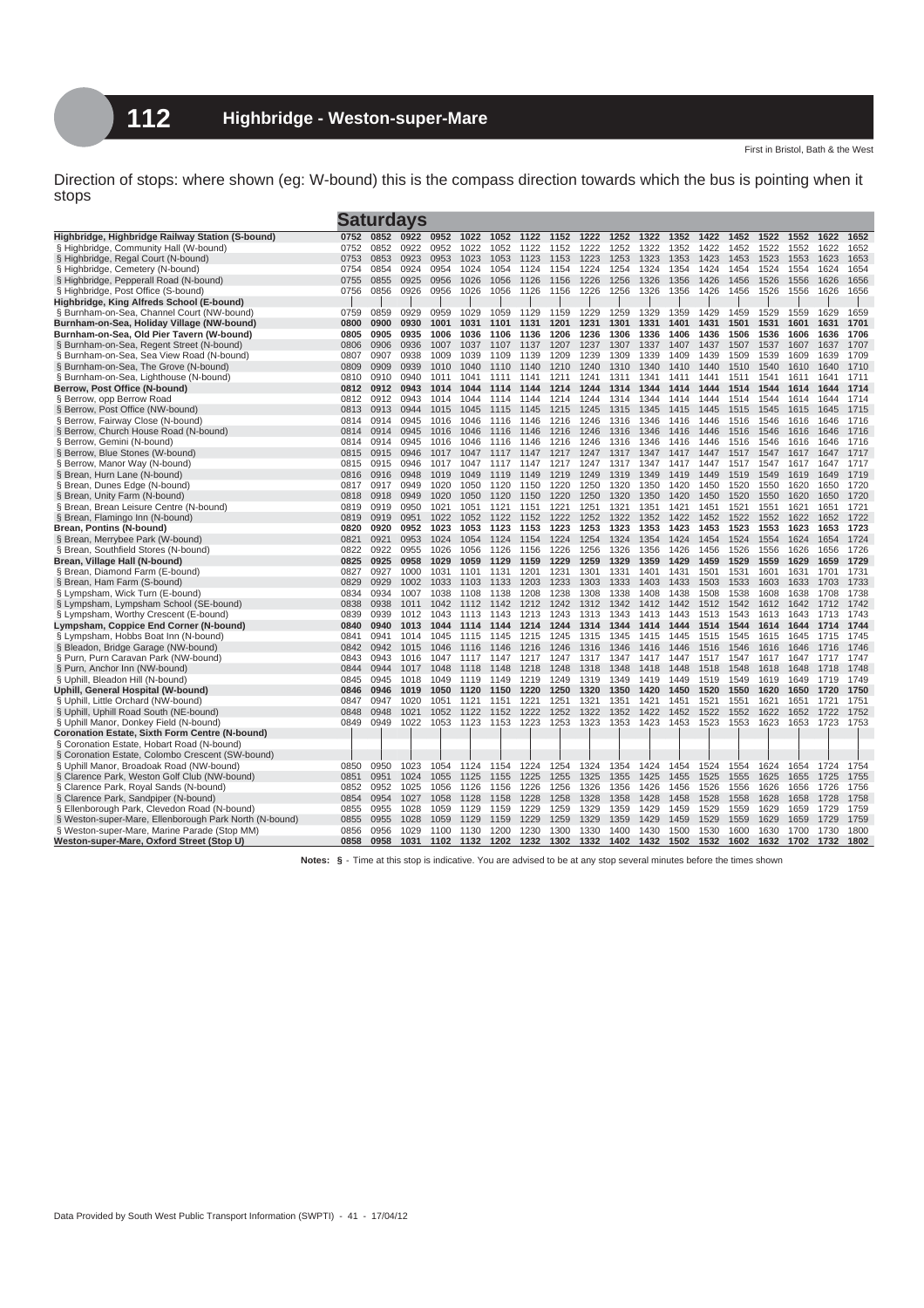|                                                                           | <b>Saturdays</b> |              |                |                |                   |
|---------------------------------------------------------------------------|------------------|--------------|----------------|----------------|-------------------|
| Highbridge, Highbridge Railway Station (S-bound)                          |                  | 1722 1752    | 1822           | 1922           | 2022              |
| § Highbridge, Community Hall (W-bound)                                    | 1722             | 1752         | 1822           | 1922           | 2022              |
| § Highbridge, Regal Court (N-bound)                                       | 1723             | 1753         | 1823           | 1923           | 2023              |
| § Highbridge, Cemetery (N-bound)                                          | 1724             | 1754         | 1824           | 1924           | 2024              |
| § Highbridge, Pepperall Road (N-bound)                                    | 1726             | 1756         | 1826           | 1925           | 2025              |
| § Highbridge, Post Office (S-bound)                                       | 1726             | 1756         | 1826           | 1926           | 2026              |
| Highbridge, King Alfreds School (E-bound)                                 |                  |              |                |                |                   |
| § Burnham-on-Sea, Channel Court (NW-bound)                                | 1729             | 1759         | 1829           | 1929           | 2029              |
| Burnham-on-Sea, Holiday Village (NW-bound)                                | 1731             | 1801         | 1831           | 1930           | 2030              |
| Burnham-on-Sea, Old Pier Tavern (W-bound)                                 | 1736             | 1806         | 1836           | 1935           | 2035              |
| § Burnham-on-Sea, Regent Street (N-bound)                                 | 1737             | 1807         | 1837           | 1936           | 2036              |
| § Burnham-on-Sea, Sea View Road (N-bound)                                 | 1739             | 1809         | 1839           | 1937           | 2037              |
| § Burnham-on-Sea, The Grove (N-bound)                                     | 1740             | 1810         | 1840           | 1939           | 2039              |
| § Burnham-on-Sea, Lighthouse (N-bound)                                    | 1741             | 1811         | 1841           | 1940           | 2040              |
| Berrow, Post Office (N-bound)                                             | 1744             | 1814         | 1844           | 1942           | 2042              |
| § Berrow, opp Berrow Road                                                 | 1744             | 1814         | 1844           | 1942           | 2042              |
| § Berrow, Post Office (NW-bound)                                          | 1745             | 1815         | 1845           | 1943           | 2043              |
| Berrow, Fairway Close (N-bound)                                           | 1746             | 1816         | 1846           | 1944           | 2044              |
| § Berrow, Church House Road (N-bound)                                     | 1746             | 1816         | 1846           | 1944           | 2044              |
| Berrow, Gemini (N-bound)                                                  | 1746             | 1816         | 1846           | 1944           | 2044              |
| § Berrow, Blue Stones (W-bound)                                           | 1747             | 1817         | 1847           | 1945           | 2045              |
| § Berrow, Manor Way (N-bound)                                             | 1747             | 1817         | 1847           | 1945           | 2045              |
| § Brean, Hurn Lane (N-bound)                                              | 1749             | 1819         | 1849           | 1946           | 2046              |
| § Brean, Dunes Edge (N-bound)                                             | 1750             | 1820         | 1850           | 1947           | 2047              |
| § Brean, Unity Farm (N-bound)                                             | 1750             | 1820         | 1850           | 1948           | 2048              |
| § Brean, Brean Leisure Centre (N-bound)                                   | 1751             | 1821         | 1851           | 1949           | 2049              |
| § Brean, Flamingo Inn (N-bound)                                           | 1752             | 1822         | 1852           | 1949           | 2049              |
| Brean, Pontins (N-bound)                                                  | 1753             | 1823         | 1853           | 1950           | 2050              |
| § Brean, Merrybee Park (W-bound)                                          | 1754             | 1824         | 1854           | 1951           | 2051              |
| § Brean, Southfield Stores (N-bound)                                      | 1756             | 1826         | 1856           | 1952           | 2052              |
| Brean, Village Hall (N-bound)                                             | 1759             | 1829         | 1859           | 1955           | 2055              |
| § Brean, Diamond Farm (E-bound)                                           | 1801             | 1831         | 1901           | 1957           | 2057              |
| § Brean, Ham Farm (S-bound)                                               | 1803             | 1833         | 1903           | 1959           | 2059              |
| § Lympsham, Wick Turn (E-bound)                                           | 1808             | 1838         | 1908           | 2004           | 2104              |
| § Lympsham, Lympsham School (SE-bound)                                    | 1812             | 1842         | 1912           | 2008           | 2108              |
| § Lympsham, Worthy Crescent (E-bound)                                     | 1813             | 1843         | 1913           | 2009           | 2109              |
| Lympsham, Coppice End Corner (N-bound)                                    | 1814             | 1844         | 1914           | 2010 2110      |                   |
| § Lympsham, Hobbs Boat Inn (N-bound)                                      | 1815             | 1845         | 1915           | 2011 2111      |                   |
| § Bleadon, Bridge Garage (NW-bound)                                       | 1816             | 1846         | 1916           |                | 2012 2112         |
| § Purn, Purn Caravan Park (NW-bound)                                      | 1817<br>1818     | 1847<br>1848 | 1917<br>1918   | 2014           | 2013 2113<br>2114 |
| § Purn, Anchor Inn (NW-bound)<br>§ Uphill, Bleadon Hill (N-bound)         | 1819             | 1849         | 1919           |                | 2015 2115         |
|                                                                           | 1820             | 1850         | 1920           | 2016           | 2116              |
| Uphill, General Hospital (W-bound)<br>§ Uphill, Little Orchard (NW-bound) | 1821             | 1851         | 1921           |                | 2017 2117         |
| § Uphill, Uphill Road South (NE-bound)                                    | 1822             | 1852         | 1922           | 2018 2118      |                   |
| § Uphill Manor, Donkey Field (N-bound)                                    | 1823             | 1853         |                | 1923 2019 2119 |                   |
| <b>Coronation Estate, Sixth Form Centre (N-bound)</b>                     |                  |              |                |                |                   |
| § Coronation Estate, Hobart Road (N-bound)                                |                  |              |                |                |                   |
| § Coronation Estate, Colombo Crescent (SW-bound)                          |                  |              |                |                |                   |
| § Uphill Manor, Broadoak Road (NW-bound)                                  | 1824             | 1854         | 1924           | 2020           | 2120              |
| § Clarence Park, Weston Golf Club (NW-bound)                              | 1825             | 1855         | 1925           | 2021           | 2121              |
| § Clarence Park, Royal Sands (N-bound)                                    | 1826             | 1856         | 1926           | 2022           | 2122              |
| § Clarence Park, Sandpiper (N-bound)                                      | 1828             | 1858         | 1928           | 2024           | 2124              |
| § Ellenborough Park, Clevedon Road (N-bound)                              | 1829             | 1859         | 1929           | 2025           | 2125              |
| § Weston-super-Mare, Ellenborough Park North (N-bound)                    | 1829             | 1859         | 1929           | 2025           | 2125              |
| § Weston-super-Mare, Marine Parade (Stop MM)                              | 1830             | 1900         | 1930           | 2026           | 2126              |
| Weston-super-Mare, Oxford Street (Stop U)                                 |                  | 1832 1902    | 1932 2028 2128 |                |                   |
|                                                                           |                  |              |                |                |                   |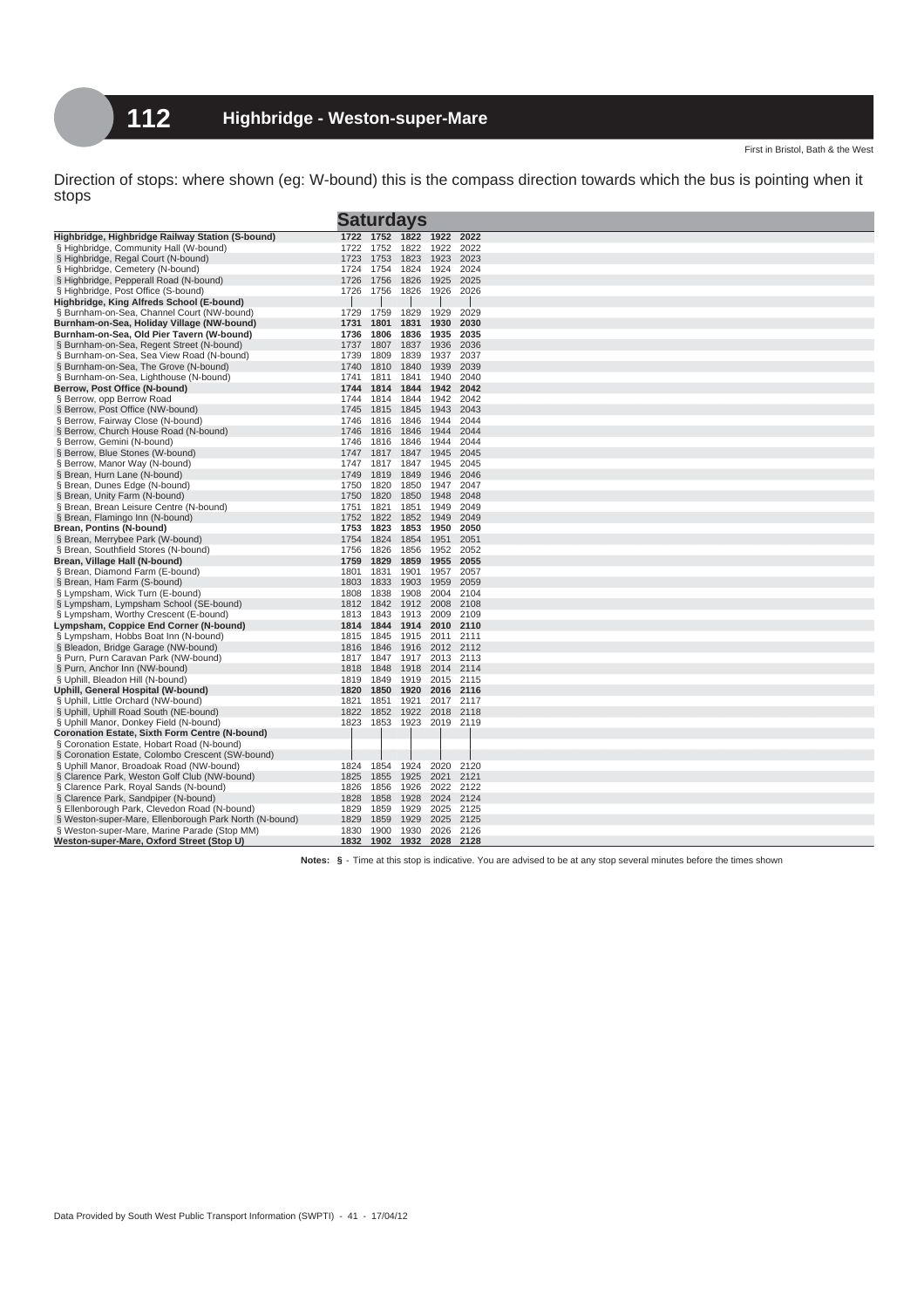|                                                        | <u>Sundays</u> |      |      |      |      |      |      |      |      |      |      |      |  |
|--------------------------------------------------------|----------------|------|------|------|------|------|------|------|------|------|------|------|--|
| Highbridge, Highbridge Railway Station (S-bound)       | 0952           | 1052 | 1122 | 1222 | 1322 | 1422 | 1522 | 1622 | 1722 | 1752 | 1852 | 1952 |  |
| § Highbridge, Community Hall (W-bound)                 | 0952           | 1052 | 1122 | 1222 | 1322 | 1422 | 1522 | 1622 | 1722 | 1752 | 1852 | 1952 |  |
| § Highbridge, Regal Court (N-bound)                    | 0953           | 1053 | 1123 | 1223 | 1323 | 1423 | 1523 | 1623 | 1723 | 1753 | 1853 | 1953 |  |
| § Highbridge, Cemetery (N-bound)                       | 0954           | 1054 | 1124 | 1224 | 1324 | 1424 | 1524 | 1624 | 1724 | 1754 | 1854 | 1954 |  |
| § Highbridge, Pepperall Road (N-bound)                 | 0955           | 1055 | 1125 | 1225 | 1325 | 1425 | 1525 | 1625 | 1725 | 1755 | 1855 | 1955 |  |
| § Highbridge, Post Office (S-bound)                    | 0956           | 1056 | 1126 | 1226 | 1326 | 1426 | 1526 | 1626 | 1726 | 1756 | 1856 | 1956 |  |
| Highbridge, King Alfreds School (E-bound)              |                |      |      |      |      |      |      |      |      |      |      |      |  |
| § Burnham-on-Sea, Channel Court (NW-bound)             | 0959           | 1059 | 1129 | 1229 | 1329 | 1429 | 1529 | 1629 | 1729 | 1759 | 1859 | 1959 |  |
| Burnham-on-Sea, Holiday Village (NW-bound)             | 1000           | 1100 | 1130 | 1230 | 1330 | 1430 | 1530 | 1630 | 1730 | 1800 | 1900 | 2000 |  |
| Burnham-on-Sea, Old Pier Tavern (W-bound)              | 1005           | 1105 | 1135 | 1235 | 1335 | 1435 | 1535 | 1635 | 1735 | 1805 | 1905 | 2005 |  |
| § Burnham-on-Sea, Regent Street (N-bound)              | 1006           | 1106 | 1136 | 1236 | 1336 | 1436 | 1536 | 1636 | 1736 | 1806 | 1906 | 2006 |  |
| § Burnham-on-Sea, Sea View Road (N-bound)              | 1007           | 1107 | 1137 | 1237 | 1337 | 1437 | 1537 | 1637 | 1737 | 1807 | 1907 | 2007 |  |
| § Burnham-on-Sea, The Grove (N-bound)                  | 1009           | 1109 | 1139 | 1239 | 1339 | 1439 | 1539 | 1639 | 1739 | 1809 | 1909 | 2009 |  |
| § Burnham-on-Sea, Lighthouse (N-bound)                 | 1010           | 1110 | 1140 | 1240 | 1340 | 1440 | 1540 | 1640 | 1740 | 1810 | 1910 | 2010 |  |
| Berrow, Post Office (N-bound)                          | 1012           | 1112 | 1142 | 1242 | 1342 | 1442 | 1542 | 1642 | 1742 | 1812 | 1912 | 2012 |  |
| § Berrow, opp Berrow Road                              | 1012           | 1112 | 1142 | 1242 | 1342 | 1442 | 1542 | 1642 | 1742 | 1812 | 1912 | 2012 |  |
| § Berrow, Post Office (NW-bound)                       | 1013           | 1113 | 1143 | 1243 | 1343 | 1443 | 1543 | 1643 | 1743 | 1813 | 1913 | 2013 |  |
| § Berrow, Fairway Close (N-bound)                      | 1014           | 1114 | 1144 | 1244 | 1344 | 1444 | 1544 | 1644 | 1744 | 1814 | 1914 | 2014 |  |
| § Berrow, Church House Road (N-bound)                  | 1014           | 1114 | 1144 | 1244 | 1344 | 1444 | 1544 | 1644 | 1744 | 1814 | 1914 | 2014 |  |
| § Berrow, Gemini (N-bound)                             | 1014           | 1114 | 1144 | 1244 | 1344 | 1444 | 1544 | 1644 | 1744 | 1814 | 1914 | 2014 |  |
| § Berrow, Blue Stones (W-bound)                        | 1015           | 1115 | 1145 | 1245 | 1345 | 1445 | 1545 | 1645 | 1745 | 1815 | 1915 | 2015 |  |
| § Berrow, Manor Way (N-bound)                          | 1015           | 1115 | 1145 | 1245 | 1345 | 1445 | 1545 | 1645 | 1745 | 1815 | 1915 | 2015 |  |
| § Brean, Hurn Lane (N-bound)                           | 1016           | 1116 | 1146 | 1246 | 1346 | 1446 | 1546 | 1646 | 1746 | 1816 | 1916 | 2016 |  |
| § Brean, Dunes Edge (N-bound)                          | 1017           | 1117 | 1147 | 1247 | 1347 | 1447 | 1547 | 1647 | 1747 | 1817 | 1917 | 2017 |  |
| § Brean, Unity Farm (N-bound)                          | 1018           | 1118 | 1148 | 1248 | 1348 | 1448 | 1548 | 1648 | 1748 | 1818 | 1918 | 2018 |  |
| § Brean, Brean Leisure Centre (N-bound)                | 1019           | 1119 | 1149 | 1249 | 1349 | 1449 | 1549 | 1649 | 1749 | 1819 | 1919 | 2019 |  |
| § Brean, Flamingo Inn (N-bound)                        | 1019           | 1119 | 1149 | 1249 | 1349 | 1449 | 1549 | 1649 | 1749 | 1819 | 1919 | 2019 |  |
| Brean, Pontins (N-bound)                               | 1020           | 1120 | 1150 | 1250 | 1350 | 1450 | 1550 | 1650 | 1750 | 1820 | 1920 | 2020 |  |
| § Brean, Merrybee Park (W-bound)                       | 1021           | 1121 | 1151 | 1251 | 1351 | 1451 | 1551 | 1651 | 1751 | 1821 | 1921 | 2021 |  |
| § Brean, Southfield Stores (N-bound)                   | 1022           | 1122 | 1152 | 1252 | 1352 | 1452 | 1552 | 1652 | 1752 | 1822 | 1922 | 2022 |  |
| Brean, Village Hall (N-bound)                          | 1025           | 1125 | 1155 | 1255 | 1355 | 1455 | 1555 | 1655 | 1755 | 1825 | 1925 | 2025 |  |
| § Brean, Diamond Farm (E-bound)                        | 1027           | 1127 | 1157 | 1257 | 1357 | 1457 | 1557 | 1657 | 1757 | 1827 | 1927 | 2027 |  |
| § Brean, Ham Farm (S-bound)                            | 1029           | 1129 | 1159 | 1259 | 1359 | 1459 | 1559 | 1659 | 1759 | 1829 | 1929 | 2029 |  |
| § Lympsham, Wick Turn (E-bound)                        | 1034           | 1134 | 1204 | 1304 | 1404 | 1504 | 1604 | 1704 | 1804 | 1834 | 1934 | 2034 |  |
| § Lympsham, Lympsham School (SE-bound)                 | 1038           | 1138 | 1208 | 1308 | 1408 | 1508 | 1608 | 1708 | 1808 | 1838 | 1938 | 2038 |  |
| § Lympsham, Worthy Crescent (E-bound)                  | 1039           | 1139 | 1209 | 1309 | 1409 | 1509 | 1609 | 1709 | 1809 | 1839 | 1939 | 2039 |  |
| Lympsham, Coppice End Corner (N-bound)                 | 1040           | 1140 | 1210 | 1310 | 1410 | 1510 | 1610 | 1710 | 1810 | 1840 | 1940 | 2040 |  |
| § Lympsham, Hobbs Boat Inn (N-bound)                   | 1041           | 1141 | 1211 | 1311 | 1411 | 1511 | 1611 | 1711 | 1811 | 1841 | 1941 | 2041 |  |
| § Bleadon, Bridge Garage (NW-bound)                    | 1042           | 1142 | 1212 | 1312 | 1412 | 1512 | 1612 | 1712 | 1812 | 1842 | 1942 | 2042 |  |
| § Purn, Purn Caravan Park (NW-bound)                   | 1043           | 1143 | 1213 | 1313 | 1413 | 1513 | 1613 | 1713 | 1813 | 1843 | 1943 | 2043 |  |
| § Purn, Anchor Inn (NW-bound)                          | 1044           | 1144 | 1214 | 1314 | 1414 | 1514 | 1614 | 1714 | 1814 | 1844 | 1944 | 2044 |  |
| § Uphill, Bleadon Hill (N-bound)                       | 1045           | 1145 | 1215 | 1315 | 1415 | 1515 | 1615 | 1715 | 1815 | 1845 | 1945 | 2045 |  |
| Uphill, General Hospital (W-bound)                     | 1046           | 1146 | 1216 | 1316 | 1416 | 1516 | 1616 | 1716 | 1816 | 1846 | 1946 | 2046 |  |
| § Uphill, Little Orchard (NW-bound)                    | 1047           | 1147 | 1217 | 1317 | 1417 | 1517 | 1617 | 1717 | 1817 | 1847 | 1947 | 2047 |  |
| § Uphill, Uphill Road South (NE-bound)                 | 1048           | 1148 | 1218 | 1318 | 1418 | 1518 | 1618 | 1718 | 1818 | 1848 | 1948 | 2048 |  |
| § Uphill Manor, Donkey Field (N-bound)                 | 1049           | 1149 | 1219 | 1319 | 1419 | 1519 | 1619 | 1719 | 1819 | 1849 | 1949 | 2049 |  |
| <b>Coronation Estate, Sixth Form Centre (N-bound)</b>  |                |      |      |      |      |      |      |      |      |      |      |      |  |
| § Coronation Estate, Hobart Road (N-bound)             |                |      |      |      |      |      |      |      |      |      |      |      |  |
| § Coronation Estate, Colombo Crescent (SW-bound)       |                |      |      |      |      |      |      |      |      |      |      |      |  |
| § Uphill Manor, Broadoak Road (NW-bound)               | 1050           | 1150 | 1220 | 1320 | 1420 | 1520 | 1620 | 1720 | 1820 | 1850 | 1950 | 2050 |  |
| § Clarence Park, Weston Golf Club (NW-bound)           | 1051           | 1151 | 1221 | 1321 | 1421 | 1521 | 1621 | 1721 | 1821 | 1851 | 1951 | 2051 |  |
| § Clarence Park, Royal Sands (N-bound)                 | 1052           | 1152 | 1222 | 1322 | 1422 | 1522 | 1622 | 1722 | 1822 | 1852 | 1952 | 2052 |  |
| § Clarence Park, Sandpiper (N-bound)                   | 1054           | 1154 | 1224 | 1324 | 1424 | 1524 | 1624 | 1724 | 1824 | 1854 | 1954 | 2054 |  |
| § Ellenborough Park, Clevedon Road (N-bound)           | 1055           | 1155 | 1225 | 1325 | 1425 | 1525 | 1625 | 1725 | 1825 | 1855 | 1955 | 2055 |  |
| § Weston-super-Mare, Ellenborough Park North (N-bound) | 1055           | 1155 | 1225 | 1325 | 1425 | 1525 | 1625 | 1725 | 1825 | 1855 | 1955 | 2055 |  |
| § Weston-super-Mare, Marine Parade (Stop MM)           | 1056           | 1156 | 1226 | 1326 | 1426 | 1526 | 1626 | 1726 | 1826 | 1856 | 1956 | 2056 |  |
| Weston-super-Mare, Oxford Street (Stop U)              | 1058           | 1158 | 1228 | 1328 | 1428 | 1528 | 1628 | 1728 | 1828 | 1858 | 1958 | 2058 |  |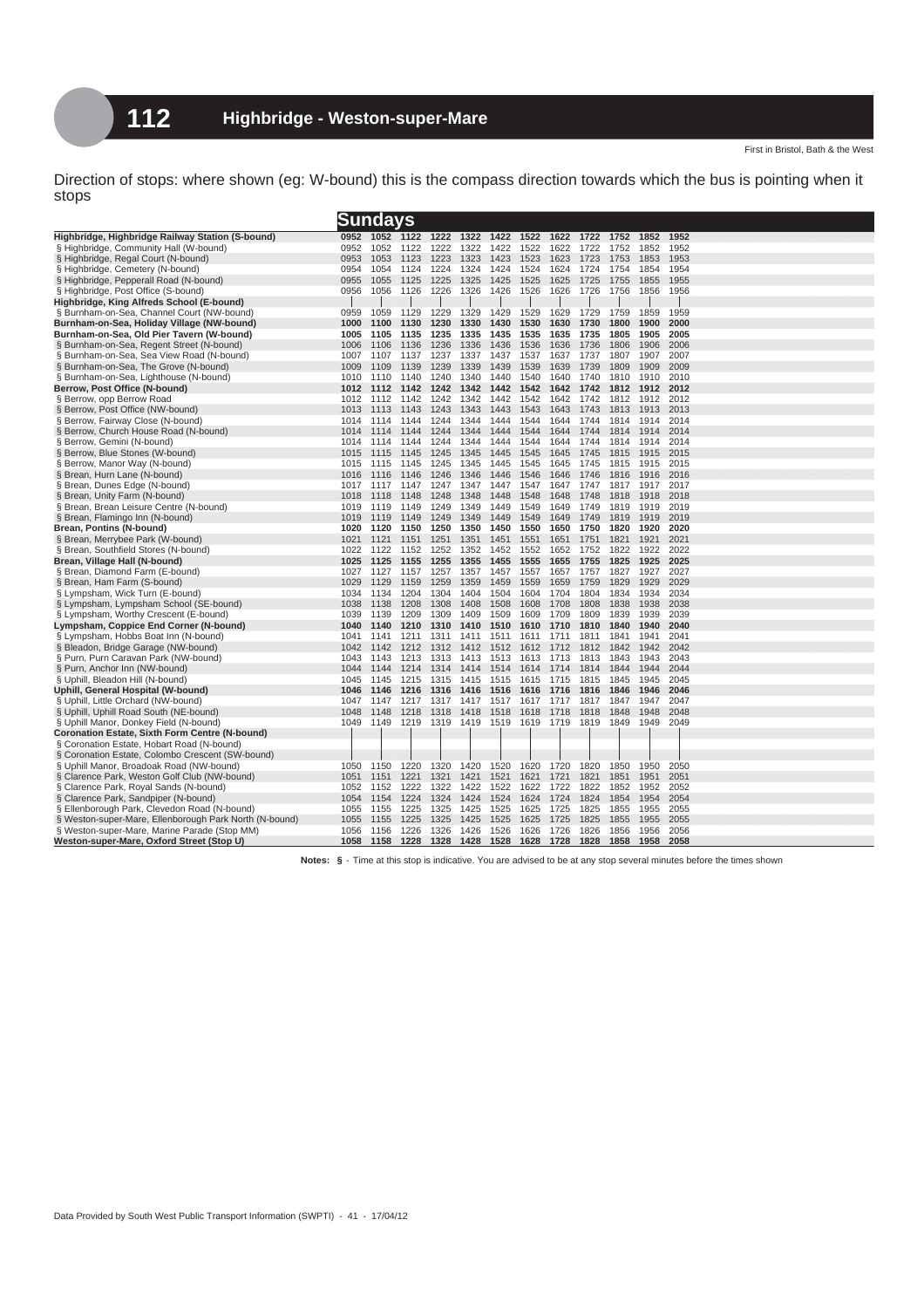**Bank Holidays**

| Highbridge, Highbridge Railway Station (S-bound)       | 0952 | 1052 | 1122 | 1222 | 1322 | 1422      | 1522 | 1622 | 1722 | 1752 | 1852 | 1952 |
|--------------------------------------------------------|------|------|------|------|------|-----------|------|------|------|------|------|------|
| § Highbridge, Community Hall (W-bound)                 | 0952 | 1052 | 1122 | 1222 | 1322 | 1422      | 1522 | 1622 | 1722 | 1752 | 1852 | 1952 |
| § Highbridge, Regal Court (N-bound)                    | 0953 | 1053 | 1123 | 1223 | 1323 | 1423      | 1523 | 1623 | 1723 | 1753 | 1853 | 1953 |
| § Highbridge, Cemetery (N-bound)                       | 0954 | 1054 | 1124 | 1224 | 1324 | 1424      | 1524 | 1624 | 1724 | 1754 | 1854 | 1954 |
| § Highbridge, Pepperall Road (N-bound)                 | 0955 | 1055 | 1125 | 1225 | 1325 | 1425      | 1525 | 1625 | 1725 | 1755 | 1855 | 1955 |
| § Highbridge, Post Office (S-bound)                    | 0956 | 1056 | 1126 | 1226 | 1326 | 1426      | 1526 | 1626 | 1726 | 1756 | 1856 | 1956 |
| Highbridge, King Alfreds School (E-bound)              |      |      |      |      |      |           |      |      |      |      |      |      |
| § Burnham-on-Sea, Channel Court (NW-bound)             | 0959 | 1059 | 1129 | 1229 | 1329 | 1429      | 1529 | 1629 | 1729 | 1759 | 1859 | 1959 |
| Burnham-on-Sea, Holiday Village (NW-bound)             | 1000 | 1100 | 1130 | 1230 | 1330 | 1430      | 1530 | 1630 | 1730 | 1800 | 1900 | 2000 |
| Burnham-on-Sea, Old Pier Tavern (W-bound)              | 1005 | 1105 | 1135 | 1235 | 1335 | 1435      | 1535 | 1635 | 1735 | 1805 | 1905 | 2005 |
| § Burnham-on-Sea, Regent Street (N-bound)              | 1006 | 1106 | 1136 | 1236 | 1336 | 1436      | 1536 | 1636 | 1736 | 1806 | 1906 | 2006 |
| § Burnham-on-Sea, Sea View Road (N-bound)              | 1007 | 1107 | 1137 | 1237 | 1337 | 1437      | 1537 | 1637 | 1737 | 1807 | 1907 | 2007 |
| § Burnham-on-Sea, The Grove (N-bound)                  | 1009 | 1109 | 1139 | 1239 | 1339 | 1439      | 1539 | 1639 | 1739 | 1809 | 1909 | 2009 |
| § Burnham-on-Sea, Lighthouse (N-bound)                 | 1010 | 1110 | 1140 | 1240 | 1340 | 1440      | 1540 | 1640 | 1740 | 1810 | 1910 | 2010 |
| Berrow, Post Office (N-bound)                          | 1012 | 1112 | 1142 | 1242 | 1342 | 1442      | 1542 | 1642 | 1742 | 1812 | 1912 | 2012 |
| § Berrow, opp Berrow Road                              | 1012 | 1112 | 1142 | 1242 | 1342 | 1442      | 1542 | 1642 | 1742 | 1812 | 1912 | 2012 |
| § Berrow, Post Office (NW-bound)                       | 1013 | 1113 | 1143 | 1243 | 1343 | 1443      | 1543 | 1643 | 1743 | 1813 | 1913 | 2013 |
| § Berrow, Fairway Close (N-bound)                      | 1014 | 1114 | 1144 | 1244 | 1344 | 1444      | 1544 | 1644 | 1744 | 1814 | 1914 | 2014 |
| § Berrow, Church House Road (N-bound)                  | 1014 | 1114 | 1144 | 1244 | 1344 | 1444      | 1544 | 1644 | 1744 | 1814 | 1914 | 2014 |
| § Berrow, Gemini (N-bound)                             | 1014 | 1114 | 1144 | 1244 | 1344 | 1444      | 1544 | 1644 | 1744 | 1814 | 1914 | 2014 |
| § Berrow, Blue Stones (W-bound)                        | 1015 | 1115 | 1145 | 1245 | 1345 | 1445      | 1545 | 1645 | 1745 | 1815 | 1915 | 2015 |
| § Berrow, Manor Way (N-bound)                          | 1015 | 1115 | 1145 | 1245 | 1345 | 1445      | 1545 | 1645 | 1745 | 1815 | 1915 | 2015 |
| § Brean, Hurn Lane (N-bound)                           | 1016 | 1116 | 1146 | 1246 | 1346 | 1446      | 1546 | 1646 | 1746 | 1816 | 1916 | 2016 |
| § Brean, Dunes Edge (N-bound)                          | 1017 | 1117 | 1147 | 1247 | 1347 | 1447      | 1547 | 1647 | 1747 | 1817 | 1917 | 2017 |
| § Brean, Unity Farm (N-bound)                          | 1018 | 1118 | 1148 | 1248 | 1348 | 1448      | 1548 | 1648 | 1748 | 1818 | 1918 | 2018 |
| § Brean, Brean Leisure Centre (N-bound)                | 1019 | 1119 | 1149 | 1249 | 1349 | 1449      | 1549 | 1649 | 1749 | 1819 | 1919 | 2019 |
| § Brean, Flamingo Inn (N-bound)                        | 1019 | 1119 | 1149 | 1249 | 1349 | 1449      | 1549 | 1649 | 1749 | 1819 | 1919 | 2019 |
| Brean, Pontins (N-bound)                               | 1020 | 1120 | 1150 | 1250 | 1350 | 1450      | 1550 | 1650 | 1750 | 1820 | 1920 | 2020 |
| § Brean, Merrybee Park (W-bound)                       | 1021 | 1121 | 1151 | 1251 | 1351 | 1451      | 1551 | 1651 | 1751 | 1821 | 1921 | 2021 |
| § Brean, Southfield Stores (N-bound)                   | 1022 | 1122 | 1152 | 1252 | 1352 | 1452      | 1552 | 1652 | 1752 | 1822 | 1922 | 2022 |
| Brean, Village Hall (N-bound)                          | 1025 | 1125 | 1155 | 1255 | 1355 | 1455      | 1555 | 1655 | 1755 | 1825 | 1925 | 2025 |
| § Brean, Diamond Farm (E-bound)                        | 1027 | 1127 | 1157 | 1257 | 1357 | 1457      | 1557 | 1657 | 1757 | 1827 | 1927 | 2027 |
| § Brean, Ham Farm (S-bound)                            | 1029 | 1129 | 1159 | 1259 | 1359 | 1459      | 1559 | 1659 | 1759 | 1829 | 1929 | 2029 |
| § Lympsham, Wick Turn (E-bound)                        | 1034 | 1134 | 1204 | 1304 | 1404 | 1504      | 1604 | 1704 | 1804 | 1834 | 1934 | 2034 |
| § Lympsham, Lympsham School (SE-bound)                 | 1038 | 1138 | 1208 | 1308 | 1408 | 1508      | 1608 | 1708 | 1808 | 1838 | 1938 | 2038 |
| § Lympsham, Worthy Crescent (E-bound)                  | 1039 | 1139 | 1209 | 1309 | 1409 | 1509      | 1609 | 1709 | 1809 | 1839 | 1939 | 2039 |
| Lympsham, Coppice End Corner (N-bound)                 | 1040 | 1140 | 1210 | 1310 | 1410 | 1510      | 1610 | 1710 | 1810 | 1840 | 1940 | 2040 |
| § Lympsham, Hobbs Boat Inn (N-bound)                   | 1041 | 1141 | 1211 | 1311 | 1411 | 1511      | 1611 | 1711 | 1811 | 1841 | 1941 | 2041 |
| § Bleadon, Bridge Garage (NW-bound)                    | 1042 | 1142 | 1212 | 1312 | 1412 | 1512      | 1612 | 1712 | 1812 | 1842 | 1942 | 2042 |
| § Purn, Purn Caravan Park (NW-bound)                   | 1043 | 1143 | 1213 | 1313 | 1413 | 1513      | 1613 | 1713 | 1813 | 1843 | 1943 | 2043 |
| § Purn, Anchor Inn (NW-bound)                          | 1044 | 1144 | 1214 | 1314 | 1414 | 1514      | 1614 | 1714 | 1814 | 1844 | 1944 | 2044 |
| § Uphill, Bleadon Hill (N-bound)                       | 1045 | 1145 | 1215 | 1315 | 1415 | 1515      | 1615 | 1715 | 1815 | 1845 | 1945 | 2045 |
| Uphill, General Hospital (W-bound)                     | 1046 | 1146 | 1216 | 1316 | 1416 | 1516      | 1616 | 1716 | 1816 | 1846 | 1946 | 2046 |
| § Uphill, Little Orchard (NW-bound)                    | 1047 | 1147 | 1217 | 1317 | 1417 | 1517      | 1617 | 1717 | 1817 | 1847 | 1947 | 2047 |
| § Uphill, Uphill Road South (NE-bound)                 | 1048 | 1148 | 1218 | 1318 | 1418 | 1518      | 1618 | 1718 | 1818 | 1848 | 1948 | 2048 |
| § Uphill Manor, Donkey Field (N-bound)                 | 1049 | 1149 | 1219 | 1319 | 1419 | 1519 1619 |      | 1719 | 1819 | 1849 | 1949 | 2049 |
| <b>Coronation Estate, Sixth Form Centre (N-bound)</b>  |      |      |      |      |      |           |      |      |      |      |      |      |
| § Coronation Estate, Hobart Road (N-bound)             |      |      |      |      |      |           |      |      |      |      |      |      |
| § Coronation Estate, Colombo Crescent (SW-bound)       |      |      |      |      |      |           |      |      |      |      |      |      |
| § Uphill Manor, Broadoak Road (NW-bound)               | 1050 | 1150 | 1220 | 1320 | 1420 | 1520      | 1620 | 1720 | 1820 | 1850 | 1950 | 2050 |
| § Clarence Park, Weston Golf Club (NW-bound)           | 1051 | 1151 | 1221 | 1321 | 1421 | 1521      | 1621 | 1721 | 1821 | 1851 | 1951 | 2051 |
| § Clarence Park, Royal Sands (N-bound)                 | 1052 | 1152 | 1222 | 1322 | 1422 | 1522      | 1622 | 1722 | 1822 | 1852 | 1952 | 2052 |
| § Clarence Park, Sandpiper (N-bound)                   | 1054 | 1154 | 1224 | 1324 | 1424 | 1524      | 1624 | 1724 | 1824 | 1854 | 1954 | 2054 |
| § Ellenborough Park, Clevedon Road (N-bound)           | 1055 | 1155 | 1225 | 1325 | 1425 | 1525      | 1625 | 1725 | 1825 | 1855 | 1955 | 2055 |
| § Weston-super-Mare, Ellenborough Park North (N-bound) | 1055 | 1155 | 1225 | 1325 | 1425 | 1525      | 1625 | 1725 | 1825 | 1855 | 1955 | 2055 |
| § Weston-super-Mare, Marine Parade (Stop MM)           | 1056 | 1156 | 1226 | 1326 | 1426 | 1526      | 1626 | 1726 | 1826 | 1856 | 1956 | 2056 |
| Weston-super-Mare, Oxford Street (Stop U)              | 1058 | 1158 | 1228 | 1328 | 1428 | 1528      | 1628 | 1728 | 1828 | 1858 | 1958 | 2058 |
|                                                        |      |      |      |      |      |           |      |      |      |      |      |      |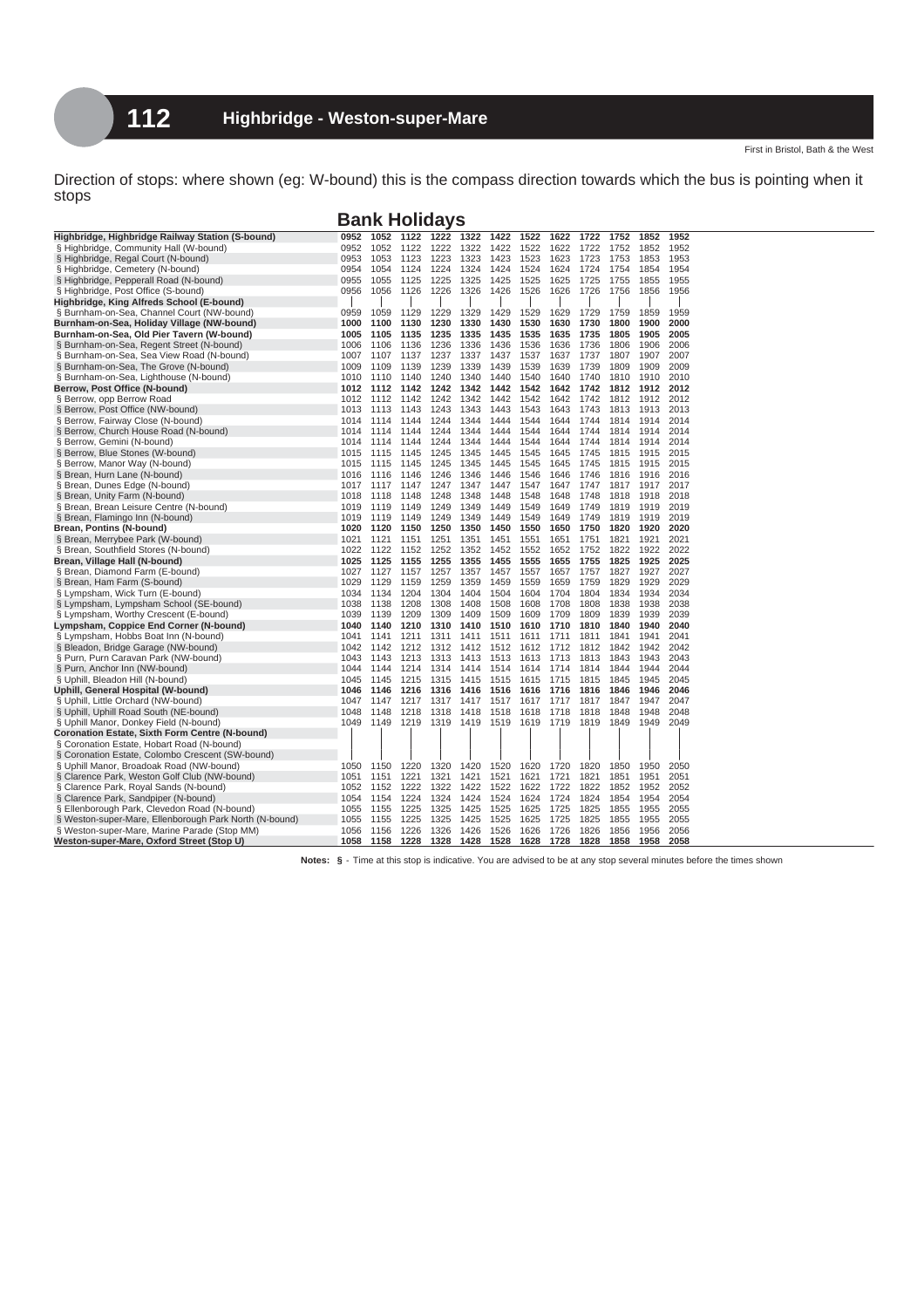## **Mondays to Fridays**

| 0911<br>0941<br>§ Weston-super-Mare, Beach Road (Stop D)<br>0731<br>1011<br>1041<br>1211<br>1241<br>1311<br>1341<br>1511<br>1611<br>1910<br>1111<br>1141<br>1411<br>1441<br>1711<br>1811<br>0941<br>1241<br>1911<br>§ Weston-super-Mare, Ellenborough Park (S-bound)<br>0731<br>0911<br>1011<br>1041<br>1111<br>1141<br>1211<br>1311<br>1341<br>1411<br>1441<br>1511<br>1611<br>1711<br>1811<br>1912<br>§ Ellenborough Park, Clevedon Road (S-bound)<br>0732<br>0912<br>0942<br>1012<br>1042<br>1112<br>1142<br>1212<br>1242<br>1312<br>1342<br>1412<br>1442<br>1512<br>1612<br>1712<br>1812<br>§ Clarence Park, Sandpiper (S-bound)<br>0733<br>0913<br>0943<br>1013<br>1043<br>1113<br>1143<br>1213<br>1243<br>1313<br>1343<br>1413<br>1443<br>1513<br>1613<br>1713<br>1813<br>1913<br>§ Clarence Park, Royal Sands (S-bound)<br>0944<br>1914<br>0734<br>0914<br>1014<br>1044<br>1114<br>1144<br>1214<br>1244<br>1314<br>1344<br>1414<br>1444<br>1514<br>1614<br>1714<br>1814<br>§ Clarence Park, Weston Golf Club (SE-bound)<br>0946<br>1915<br>0736<br>0916<br>1016<br>1046<br>1116<br>1146<br>1216<br>1246<br>1316<br>1346<br>1416<br>1446<br>1516<br>1616<br>1716<br>1816<br>§ Clarence Park, Broadoak Road (SE-bound)<br>0737<br>0917<br>0947<br>1017<br>1047<br>1147<br>1217<br>1247<br>1317<br>1347<br>1417<br>1447<br>1517<br>1617<br>1717<br>1817<br>1916<br>1117<br>§ Uphill, Moseley Grove (S-bound)<br>0739<br>0919<br>0949<br>1019<br>1049<br>1119<br>1149<br>1219<br>1249<br>1319<br>1349<br>1419<br>1449<br>1519<br>1619<br>1719<br>1819<br>1918<br>0950<br>1020<br>1250<br>1320<br>1350<br>1520<br>1919<br>§ Uphill, Laurel Drive (S-bound)<br>0740<br>0920<br>1050<br>1120<br>1150<br>1220<br>1420<br>1450<br>1620<br>1720<br>1820<br>1921<br>Uphill, General Hospital (E-bound)<br>0742<br>0922<br>0952<br>1022<br>1052<br>1122<br>1152<br>1222<br>1252<br>1322<br>1352<br>1422<br>1452<br>1522<br>1622<br>1722<br>1822 |
|--------------------------------------------------------------------------------------------------------------------------------------------------------------------------------------------------------------------------------------------------------------------------------------------------------------------------------------------------------------------------------------------------------------------------------------------------------------------------------------------------------------------------------------------------------------------------------------------------------------------------------------------------------------------------------------------------------------------------------------------------------------------------------------------------------------------------------------------------------------------------------------------------------------------------------------------------------------------------------------------------------------------------------------------------------------------------------------------------------------------------------------------------------------------------------------------------------------------------------------------------------------------------------------------------------------------------------------------------------------------------------------------------------------------------------------------------------------------------------------------------------------------------------------------------------------------------------------------------------------------------------------------------------------------------------------------------------------------------------------------------------------------------------------------------------------------------------------------------------------------------------------------------------------------------------------------|
|                                                                                                                                                                                                                                                                                                                                                                                                                                                                                                                                                                                                                                                                                                                                                                                                                                                                                                                                                                                                                                                                                                                                                                                                                                                                                                                                                                                                                                                                                                                                                                                                                                                                                                                                                                                                                                                                                                                                            |
|                                                                                                                                                                                                                                                                                                                                                                                                                                                                                                                                                                                                                                                                                                                                                                                                                                                                                                                                                                                                                                                                                                                                                                                                                                                                                                                                                                                                                                                                                                                                                                                                                                                                                                                                                                                                                                                                                                                                            |
|                                                                                                                                                                                                                                                                                                                                                                                                                                                                                                                                                                                                                                                                                                                                                                                                                                                                                                                                                                                                                                                                                                                                                                                                                                                                                                                                                                                                                                                                                                                                                                                                                                                                                                                                                                                                                                                                                                                                            |
|                                                                                                                                                                                                                                                                                                                                                                                                                                                                                                                                                                                                                                                                                                                                                                                                                                                                                                                                                                                                                                                                                                                                                                                                                                                                                                                                                                                                                                                                                                                                                                                                                                                                                                                                                                                                                                                                                                                                            |
|                                                                                                                                                                                                                                                                                                                                                                                                                                                                                                                                                                                                                                                                                                                                                                                                                                                                                                                                                                                                                                                                                                                                                                                                                                                                                                                                                                                                                                                                                                                                                                                                                                                                                                                                                                                                                                                                                                                                            |
|                                                                                                                                                                                                                                                                                                                                                                                                                                                                                                                                                                                                                                                                                                                                                                                                                                                                                                                                                                                                                                                                                                                                                                                                                                                                                                                                                                                                                                                                                                                                                                                                                                                                                                                                                                                                                                                                                                                                            |
|                                                                                                                                                                                                                                                                                                                                                                                                                                                                                                                                                                                                                                                                                                                                                                                                                                                                                                                                                                                                                                                                                                                                                                                                                                                                                                                                                                                                                                                                                                                                                                                                                                                                                                                                                                                                                                                                                                                                            |
|                                                                                                                                                                                                                                                                                                                                                                                                                                                                                                                                                                                                                                                                                                                                                                                                                                                                                                                                                                                                                                                                                                                                                                                                                                                                                                                                                                                                                                                                                                                                                                                                                                                                                                                                                                                                                                                                                                                                            |
|                                                                                                                                                                                                                                                                                                                                                                                                                                                                                                                                                                                                                                                                                                                                                                                                                                                                                                                                                                                                                                                                                                                                                                                                                                                                                                                                                                                                                                                                                                                                                                                                                                                                                                                                                                                                                                                                                                                                            |
|                                                                                                                                                                                                                                                                                                                                                                                                                                                                                                                                                                                                                                                                                                                                                                                                                                                                                                                                                                                                                                                                                                                                                                                                                                                                                                                                                                                                                                                                                                                                                                                                                                                                                                                                                                                                                                                                                                                                            |
| § Uphill, Bleadon Hill (S-bound)<br>0952<br>1022<br>1322<br>1522<br>1921<br>0742<br>0922<br>1052<br>1152<br>1222<br>1252<br>1352<br>1422<br>1452<br>1622<br>1722<br>1822<br>1122                                                                                                                                                                                                                                                                                                                                                                                                                                                                                                                                                                                                                                                                                                                                                                                                                                                                                                                                                                                                                                                                                                                                                                                                                                                                                                                                                                                                                                                                                                                                                                                                                                                                                                                                                           |
| § Purn, Anchor Inn (SE-bound)<br>0923<br>0953<br>1023<br>1153<br>1223<br>1253<br>1323<br>1423<br>1523<br>1623<br>1823<br>1922<br>0743<br>1053<br>1123<br>1353<br>1453<br>1723                                                                                                                                                                                                                                                                                                                                                                                                                                                                                                                                                                                                                                                                                                                                                                                                                                                                                                                                                                                                                                                                                                                                                                                                                                                                                                                                                                                                                                                                                                                                                                                                                                                                                                                                                              |
| § Purn, Purn Caravan Park (SE-bound)<br>0924<br>0954<br>1024<br>1254<br>1524<br>1923<br>0744<br>1054<br>1124<br>1154<br>1224<br>1324<br>1354<br>1424<br>1454<br>1624<br>1724<br>1824                                                                                                                                                                                                                                                                                                                                                                                                                                                                                                                                                                                                                                                                                                                                                                                                                                                                                                                                                                                                                                                                                                                                                                                                                                                                                                                                                                                                                                                                                                                                                                                                                                                                                                                                                       |
| 1255<br>1525<br>1924<br>§ Bleadon, Bridge Garage (SE-bound)<br>0745<br>0925<br>0955<br>1025<br>1055<br>1125<br>1155<br>1225<br>1325<br>1355<br>1425<br>1455<br>1625<br>1725<br>1825                                                                                                                                                                                                                                                                                                                                                                                                                                                                                                                                                                                                                                                                                                                                                                                                                                                                                                                                                                                                                                                                                                                                                                                                                                                                                                                                                                                                                                                                                                                                                                                                                                                                                                                                                        |
| § Batch, Hobbs Boat Inn (S-bound)<br>0926<br>0956<br>1026<br>1056<br>1126<br>1226<br>1256<br>1326<br>1356<br>1426<br>1456<br>1526<br>1626<br>1726<br>1826<br>1925<br>0746<br>1156                                                                                                                                                                                                                                                                                                                                                                                                                                                                                                                                                                                                                                                                                                                                                                                                                                                                                                                                                                                                                                                                                                                                                                                                                                                                                                                                                                                                                                                                                                                                                                                                                                                                                                                                                          |
| Lympsham, Coppice End Corner (S-bound)<br>0928<br>0958<br>1028<br>1258<br>1328<br>1358<br>1428<br>1528<br>1628<br>1828<br>1927<br>0748<br>1058<br>1128<br>1158<br>1228<br>1458<br>1728                                                                                                                                                                                                                                                                                                                                                                                                                                                                                                                                                                                                                                                                                                                                                                                                                                                                                                                                                                                                                                                                                                                                                                                                                                                                                                                                                                                                                                                                                                                                                                                                                                                                                                                                                     |
| 0958<br>1028<br>1258<br>1328<br>1428<br>1528<br>1628<br>1828<br>1927<br>§ Lympsham, Worthy Crescent (W-bound)<br>0748<br>0928<br>1058<br>1128<br>1158<br>1228<br>1358<br>1458<br>1728                                                                                                                                                                                                                                                                                                                                                                                                                                                                                                                                                                                                                                                                                                                                                                                                                                                                                                                                                                                                                                                                                                                                                                                                                                                                                                                                                                                                                                                                                                                                                                                                                                                                                                                                                      |
| § Lympsham, Lympsham School (E-bound)<br>0749<br>0929<br>0959<br>1029<br>1059<br>1129<br>1159<br>1229<br>1259<br>1329<br>1359<br>1429<br>1459<br>1529<br>1629<br>1729<br>1829<br>1928                                                                                                                                                                                                                                                                                                                                                                                                                                                                                                                                                                                                                                                                                                                                                                                                                                                                                                                                                                                                                                                                                                                                                                                                                                                                                                                                                                                                                                                                                                                                                                                                                                                                                                                                                      |
| 1003<br>1033<br>1303<br>1333<br>1403<br>1433<br>1533<br>1833<br>1932<br>§ Lympsham, Wick Turn (W-bound)<br>0753<br>0933<br>1103<br>1133<br>1203<br>1233<br>1503<br>1633<br>1733                                                                                                                                                                                                                                                                                                                                                                                                                                                                                                                                                                                                                                                                                                                                                                                                                                                                                                                                                                                                                                                                                                                                                                                                                                                                                                                                                                                                                                                                                                                                                                                                                                                                                                                                                            |
| § Brean, Ham Farm (N-bound)<br>0758<br>0938<br>1008<br>1038<br>1108<br>1138<br>1208<br>1238<br>1308<br>1338<br>1408<br>1438<br>1508<br>1538<br>1638<br>1738<br>1838<br>1937                                                                                                                                                                                                                                                                                                                                                                                                                                                                                                                                                                                                                                                                                                                                                                                                                                                                                                                                                                                                                                                                                                                                                                                                                                                                                                                                                                                                                                                                                                                                                                                                                                                                                                                                                                |
| 0800<br>1540<br>1840<br>1939<br>§ Brean, Diamond Farm (W-bound)<br>0940<br>1010<br>1040<br>1140<br>1210<br>1240<br>1310<br>1340<br>1410<br>1440<br>1510<br>1640<br>1740<br>1110                                                                                                                                                                                                                                                                                                                                                                                                                                                                                                                                                                                                                                                                                                                                                                                                                                                                                                                                                                                                                                                                                                                                                                                                                                                                                                                                                                                                                                                                                                                                                                                                                                                                                                                                                            |
| 0803<br>0943<br>1013<br>1043<br>1243<br>1313<br>1343<br>1443<br>1513<br>1543<br>1643<br>1843<br>1942<br>Brean, Village Hall (S-bound)<br>1113<br>1143<br>1213<br>1413<br>1743                                                                                                                                                                                                                                                                                                                                                                                                                                                                                                                                                                                                                                                                                                                                                                                                                                                                                                                                                                                                                                                                                                                                                                                                                                                                                                                                                                                                                                                                                                                                                                                                                                                                                                                                                              |
| § Brean, Southfield Stores (S-bound)<br>0805<br>0945<br>1245<br>1315<br>1545<br>1845<br>1944<br>1015<br>1045<br>1115<br>1145<br>1215<br>1345<br>1415<br>1445<br>1515<br>1645<br>1745                                                                                                                                                                                                                                                                                                                                                                                                                                                                                                                                                                                                                                                                                                                                                                                                                                                                                                                                                                                                                                                                                                                                                                                                                                                                                                                                                                                                                                                                                                                                                                                                                                                                                                                                                       |
| § Brean, Merrybee Park (S-bound)<br>0806<br>0946<br>1016<br>1046<br>1216<br>1246<br>1316<br>1346<br>1416<br>1446<br>1546<br>1646<br>1746<br>1846<br>1945<br>1116<br>1146<br>1516                                                                                                                                                                                                                                                                                                                                                                                                                                                                                                                                                                                                                                                                                                                                                                                                                                                                                                                                                                                                                                                                                                                                                                                                                                                                                                                                                                                                                                                                                                                                                                                                                                                                                                                                                           |
| Brean, Pontins (S-bound)<br>0808<br>0948<br>1018<br>1218<br>1248<br>1318<br>1348<br>1418<br>1448<br>1518<br>1548<br>1648<br>1748<br>1848<br>1947<br>1048<br>1118<br>1148                                                                                                                                                                                                                                                                                                                                                                                                                                                                                                                                                                                                                                                                                                                                                                                                                                                                                                                                                                                                                                                                                                                                                                                                                                                                                                                                                                                                                                                                                                                                                                                                                                                                                                                                                                   |
| § Brean, Flamingo Inn (S-bound)<br>0808<br>0948<br>1548<br>1648<br>1748<br>1848<br>1947<br>1018<br>1048<br>1148<br>1218<br>1248<br>1318<br>1348<br>1418<br>1448<br>1518<br>1118                                                                                                                                                                                                                                                                                                                                                                                                                                                                                                                                                                                                                                                                                                                                                                                                                                                                                                                                                                                                                                                                                                                                                                                                                                                                                                                                                                                                                                                                                                                                                                                                                                                                                                                                                            |
| 1319<br>1349<br>1549<br>1849<br>1948<br>§ Brean, Brean Leisure Centre (S-bound)<br>0809<br>0949<br>1019<br>1049<br>1149<br>1219<br>1249<br>1419<br>1449<br>1519<br>1649<br>1749<br>1119                                                                                                                                                                                                                                                                                                                                                                                                                                                                                                                                                                                                                                                                                                                                                                                                                                                                                                                                                                                                                                                                                                                                                                                                                                                                                                                                                                                                                                                                                                                                                                                                                                                                                                                                                    |
| § Brean, Unity Farm (S-bound)<br>0810<br>0950<br>1020<br>1050<br>1220<br>1250<br>1320<br>1350<br>1420<br>1450<br>1520<br>1550<br>1650<br>1750<br>1850<br>1949<br>1120<br>1150                                                                                                                                                                                                                                                                                                                                                                                                                                                                                                                                                                                                                                                                                                                                                                                                                                                                                                                                                                                                                                                                                                                                                                                                                                                                                                                                                                                                                                                                                                                                                                                                                                                                                                                                                              |
| 1020<br>1220<br>1250<br>1320<br>1350<br>1420<br>1520<br>1550<br>1850<br>1949<br>§ Brean, Dunes Edge (S-bound)<br>0810<br>0950<br>1050<br>1120<br>1150<br>1450<br>1650<br>1750                                                                                                                                                                                                                                                                                                                                                                                                                                                                                                                                                                                                                                                                                                                                                                                                                                                                                                                                                                                                                                                                                                                                                                                                                                                                                                                                                                                                                                                                                                                                                                                                                                                                                                                                                              |
| § Brean, Hurn Lane (S-bound)<br>0811<br>0951<br>1021<br>1051<br>1121<br>1221<br>1251<br>1321<br>1351<br>1421<br>1451<br>1521<br>1551<br>1651<br>1751<br>1851<br>1950<br>1151                                                                                                                                                                                                                                                                                                                                                                                                                                                                                                                                                                                                                                                                                                                                                                                                                                                                                                                                                                                                                                                                                                                                                                                                                                                                                                                                                                                                                                                                                                                                                                                                                                                                                                                                                               |
| 1952<br>§ Berrow, Manor Way (S-bound)<br>0813<br>0953<br>1023<br>1053<br>1223<br>1253<br>1323<br>1353<br>1423<br>1453<br>1523<br>1553<br>1653<br>1753<br>1853<br>1123<br>1153                                                                                                                                                                                                                                                                                                                                                                                                                                                                                                                                                                                                                                                                                                                                                                                                                                                                                                                                                                                                                                                                                                                                                                                                                                                                                                                                                                                                                                                                                                                                                                                                                                                                                                                                                              |
| 0814<br>0954<br>1024<br>1054<br>1254<br>1324<br>1354<br>1454<br>1524<br>1554<br>1654<br>1854<br>1953<br>§ Berrow, Bluestones (E-bound)<br>1124<br>1154<br>1224<br>1424<br>1754                                                                                                                                                                                                                                                                                                                                                                                                                                                                                                                                                                                                                                                                                                                                                                                                                                                                                                                                                                                                                                                                                                                                                                                                                                                                                                                                                                                                                                                                                                                                                                                                                                                                                                                                                             |
| § Berrow, Gemini (SW-bound)<br>0954<br>1024<br>1054<br>1254<br>1324<br>1354<br>1424<br>1454<br>1524<br>1554<br>1654<br>1754<br>1854<br>1953<br>0814<br>1124<br>1154<br>1224                                                                                                                                                                                                                                                                                                                                                                                                                                                                                                                                                                                                                                                                                                                                                                                                                                                                                                                                                                                                                                                                                                                                                                                                                                                                                                                                                                                                                                                                                                                                                                                                                                                                                                                                                                |
| 1555<br>§ Berrow, Church House Road (S-bound)<br>0955<br>1025<br>1055<br>1125<br>1225<br>1255<br>1325<br>1355<br>1425<br>1455<br>1525<br>1655<br>1755<br>1855<br>1954<br>0815<br>1155                                                                                                                                                                                                                                                                                                                                                                                                                                                                                                                                                                                                                                                                                                                                                                                                                                                                                                                                                                                                                                                                                                                                                                                                                                                                                                                                                                                                                                                                                                                                                                                                                                                                                                                                                      |
| § Berrow, Fairway Close (SW-bound)<br>1025<br>1055<br>1125<br>1225<br>1255<br>1325<br>1355<br>1425<br>1455<br>1525<br>1555<br>1655<br>1755<br>1855<br>1954<br>0815<br>0955<br>1155                                                                                                                                                                                                                                                                                                                                                                                                                                                                                                                                                                                                                                                                                                                                                                                                                                                                                                                                                                                                                                                                                                                                                                                                                                                                                                                                                                                                                                                                                                                                                                                                                                                                                                                                                         |
| 0956<br>1056<br>1256<br>1326<br>1356<br>1426<br>1556<br>1656<br>1856<br>1955<br>Berrow, Post Office (SE-bound)<br>0816<br>1026<br>1126<br>1156<br>1226<br>1456<br>1526<br>1756                                                                                                                                                                                                                                                                                                                                                                                                                                                                                                                                                                                                                                                                                                                                                                                                                                                                                                                                                                                                                                                                                                                                                                                                                                                                                                                                                                                                                                                                                                                                                                                                                                                                                                                                                             |
| 1956<br>§ Berrow, Naish Road (SE-bound)<br>0817<br>0957<br>1027<br>1057<br>1227<br>1257<br>1327<br>1357<br>1427<br>1457<br>1527<br>1557<br>1657<br>1757<br>1857<br>1127<br>1157                                                                                                                                                                                                                                                                                                                                                                                                                                                                                                                                                                                                                                                                                                                                                                                                                                                                                                                                                                                                                                                                                                                                                                                                                                                                                                                                                                                                                                                                                                                                                                                                                                                                                                                                                            |
| 1858<br>§ Berrow, Braithwaite Place (S-bound)<br>0818<br>0958<br>1028<br>1058<br>1128<br>1158<br>1228<br>1258<br>1328<br>1358<br>1428<br>1458<br>1528<br>1558<br>1658<br>1758<br>1957                                                                                                                                                                                                                                                                                                                                                                                                                                                                                                                                                                                                                                                                                                                                                                                                                                                                                                                                                                                                                                                                                                                                                                                                                                                                                                                                                                                                                                                                                                                                                                                                                                                                                                                                                      |
| 1600<br>1900<br>1958<br>§ Burnham-on-Sea, Lighthouse (SW-bound)<br>0820<br>1000<br>1030<br>1230<br>1300<br>1330<br>1400<br>1430<br>1500<br>1530<br>1700<br>1800<br>1100<br>1130<br>1200                                                                                                                                                                                                                                                                                                                                                                                                                                                                                                                                                                                                                                                                                                                                                                                                                                                                                                                                                                                                                                                                                                                                                                                                                                                                                                                                                                                                                                                                                                                                                                                                                                                                                                                                                    |
| 1901<br>1959<br>§ Burnham-on-Sea, The Grove (S-bound)<br>0821<br>1001<br>1031<br>1131<br>1201<br>1231<br>1301<br>1331<br>1401<br>1431<br>1501<br>1531<br>1601<br>1701<br>1801<br>1101                                                                                                                                                                                                                                                                                                                                                                                                                                                                                                                                                                                                                                                                                                                                                                                                                                                                                                                                                                                                                                                                                                                                                                                                                                                                                                                                                                                                                                                                                                                                                                                                                                                                                                                                                      |
| 1902<br>2000<br>§ Burnham-on-Sea, Sea View Road (W-bound)<br>0822<br>1002<br>1032<br>1202<br>1232<br>1302<br>1332<br>1402<br>1432<br>1502<br>1532<br>1602<br>1702<br>1802<br>1102<br>1132                                                                                                                                                                                                                                                                                                                                                                                                                                                                                                                                                                                                                                                                                                                                                                                                                                                                                                                                                                                                                                                                                                                                                                                                                                                                                                                                                                                                                                                                                                                                                                                                                                                                                                                                                  |
| 2001<br>§ Burnham-on-Sea, Vicarage Street (S-bound)<br>0823<br>1233<br>1303<br>1333<br>1403<br>1433<br>1503<br>1533<br>1603<br>1703<br>1803<br>1903<br>1003<br>1033<br>1103<br>1133<br>1203                                                                                                                                                                                                                                                                                                                                                                                                                                                                                                                                                                                                                                                                                                                                                                                                                                                                                                                                                                                                                                                                                                                                                                                                                                                                                                                                                                                                                                                                                                                                                                                                                                                                                                                                                |
| Burnham-on-Sea, Old Pier Tavern (E-bound)<br>1235<br>1305<br>1435<br>1505<br>1605<br>1705<br>1805<br>1905<br>2003<br>0825<br>1005<br>1035<br>1105<br>1135<br>1205<br>1335<br>1405<br>1535                                                                                                                                                                                                                                                                                                                                                                                                                                                                                                                                                                                                                                                                                                                                                                                                                                                                                                                                                                                                                                                                                                                                                                                                                                                                                                                                                                                                                                                                                                                                                                                                                                                                                                                                                  |
| Burnham-on-Sea, Holiday Village (S-bound)<br>1037<br>1207<br>1237<br>1307<br>1337<br>1407<br>1437<br>1507<br>1537<br>1607<br>1807<br>1907<br>2005<br>0827<br>1007<br>1107<br>1137<br>1707                                                                                                                                                                                                                                                                                                                                                                                                                                                                                                                                                                                                                                                                                                                                                                                                                                                                                                                                                                                                                                                                                                                                                                                                                                                                                                                                                                                                                                                                                                                                                                                                                                                                                                                                                  |
| § Burnham-on-Sea, Channel Court (SE-bound)<br>1238<br>1308<br>1338<br>1438<br>1508<br>1538<br>1808<br>1907<br>2005<br>0827<br>1008<br>1038<br>1108<br>1138<br>1208<br>1408<br>1608<br>1708                                                                                                                                                                                                                                                                                                                                                                                                                                                                                                                                                                                                                                                                                                                                                                                                                                                                                                                                                                                                                                                                                                                                                                                                                                                                                                                                                                                                                                                                                                                                                                                                                                                                                                                                                 |
| § Highbridge, King Alfred School (SE-bound)<br>1909<br>2007<br>0830<br>1010<br>1040<br>1110<br>1140<br>1210<br>1240<br>1310<br>1340<br>1410<br>1440<br>1510<br>1540<br>1610<br>1710<br>1810                                                                                                                                                                                                                                                                                                                                                                                                                                                                                                                                                                                                                                                                                                                                                                                                                                                                                                                                                                                                                                                                                                                                                                                                                                                                                                                                                                                                                                                                                                                                                                                                                                                                                                                                                |
| 2008<br>0830<br>1041<br>1241<br>1341<br>1611<br>1811<br>1910<br>§ Highbridge, Post Office (NE-bound)<br>1011<br>1111<br>1141<br>1211<br>1311<br>1411<br>1441<br>1511<br>1541<br>1711                                                                                                                                                                                                                                                                                                                                                                                                                                                                                                                                                                                                                                                                                                                                                                                                                                                                                                                                                                                                                                                                                                                                                                                                                                                                                                                                                                                                                                                                                                                                                                                                                                                                                                                                                       |
| § Highbridge, Pepperall Road (W-bound)<br>0831<br>1012<br>1042<br>1142<br>1212<br>1242<br>1312<br>1342<br>1442<br>1512<br>1542<br>1612<br>1812<br>1911<br>2009<br>1112<br>1412<br>1712                                                                                                                                                                                                                                                                                                                                                                                                                                                                                                                                                                                                                                                                                                                                                                                                                                                                                                                                                                                                                                                                                                                                                                                                                                                                                                                                                                                                                                                                                                                                                                                                                                                                                                                                                     |
| 2010<br>§ Highbridge, Cemetery (SE-bound)<br>1013<br>1043<br>1213<br>1243<br>1313<br>1343<br>1443<br>1513<br>1543<br>1613<br>1813<br>1912<br>0832<br>1113<br>1143<br>1413<br>1713                                                                                                                                                                                                                                                                                                                                                                                                                                                                                                                                                                                                                                                                                                                                                                                                                                                                                                                                                                                                                                                                                                                                                                                                                                                                                                                                                                                                                                                                                                                                                                                                                                                                                                                                                          |
| § Highbridge, Lamb Inn (S-bound)<br>0834<br>1015<br>1045<br>1215<br>1245<br>1345<br>1445<br>1615<br>1815<br>1913<br>2011<br>1115<br>1145<br>1315<br>1415<br>1515<br>1545<br>1715                                                                                                                                                                                                                                                                                                                                                                                                                                                                                                                                                                                                                                                                                                                                                                                                                                                                                                                                                                                                                                                                                                                                                                                                                                                                                                                                                                                                                                                                                                                                                                                                                                                                                                                                                           |
| § Highbridge, Community Hall (E-bound)<br>1046<br>1216<br>1246<br>1316<br>1446<br>1546<br>1616<br>1914<br>2012<br>0835<br>1016<br>1116<br>1146<br>1346<br>1416<br>1516<br>1716<br>1816                                                                                                                                                                                                                                                                                                                                                                                                                                                                                                                                                                                                                                                                                                                                                                                                                                                                                                                                                                                                                                                                                                                                                                                                                                                                                                                                                                                                                                                                                                                                                                                                                                                                                                                                                     |
| Highbridge, Highbridge Railway Station (S-bound)<br>0836<br>1017<br>1047 1117 1147 1217 1247 1317 1347 1417 1447 1517 1547 1617 1717 1817 1915<br>2013                                                                                                                                                                                                                                                                                                                                                                                                                                                                                                                                                                                                                                                                                                                                                                                                                                                                                                                                                                                                                                                                                                                                                                                                                                                                                                                                                                                                                                                                                                                                                                                                                                                                                                                                                                                     |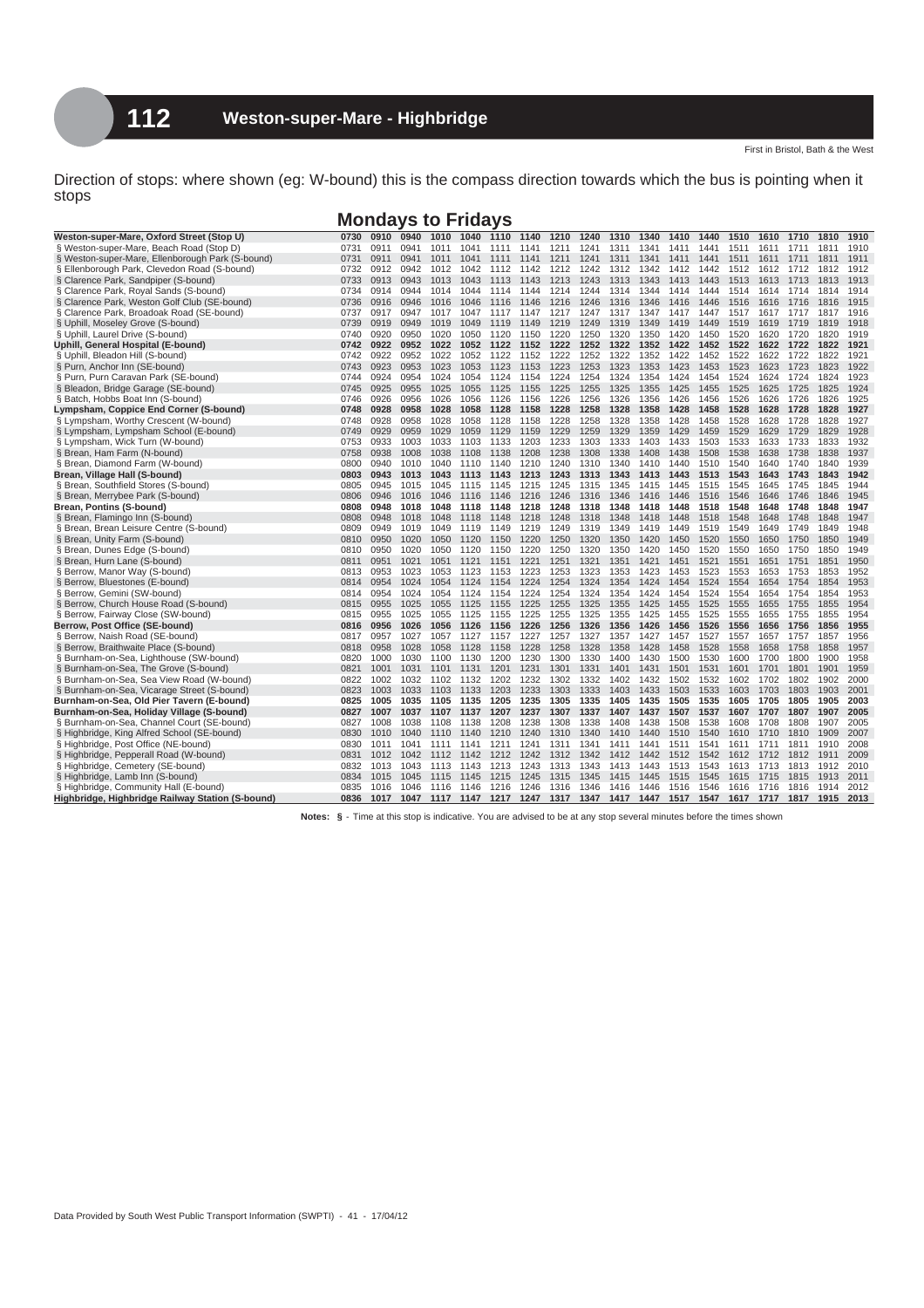|                                                                       |              |              | Saturdavs    |              |              |              |              |              |              |              |              |              |              |              |              |              |              |              |
|-----------------------------------------------------------------------|--------------|--------------|--------------|--------------|--------------|--------------|--------------|--------------|--------------|--------------|--------------|--------------|--------------|--------------|--------------|--------------|--------------|--------------|
| Weston-super-Mare, Oxford Street (Stop U)                             | 0810         | 0840         | 0910         | 0940         | 1010         | 1040         | 1110         | 1140         | 1210         | 1240         | 1310         | 1340         | 1410         | 1440         | 1510         | 1540         | 1610         | 1640         |
| § Weston-super-Mare, Beach Road (Stop D)                              | 0810         | 0841         | 0911         | 0941         | 1011         | 1041         | 1111         | 1141         | 1211         | 1241         | 1311         | 1341         | 1411         | 1441         | 1511         | 1541         | 1611         | 1641         |
| § Weston-super-Mare, Ellenborough Park (S-bound)                      | 0811         | 0841         | 0911         | 0941         | 1011         | 1041         | 1111         | 1141         | 1211         | 1241         | 1311         | 1341         | 1411         | 1441         | 1511         | 1541         | 1611         | 1641         |
| § Ellenborough Park, Clevedon Road (S-bound)                          | 0812         | 0842         | 0912         | 0942         | 1012         | 1042         | 1112         | 1142         | 1212         | 1242         | 1312         | 1342         | 1412         | 1442         | 1512         | 1542         | 1612         | 1642         |
| § Clarence Park, Sandpiper (S-bound)                                  | 0813         | 0843         | 0913         | 0943         | 1013         | 1043         | 1113         | 1143         | 1213         | 1243         | 1313         | 1343         | 1413         | 1443         | 1513         | 1543         | 1613         | 1643         |
| § Clarence Park, Royal Sands (S-bound)                                | 0814         | 0844         | 0914         | 0944         | 1014         | 1044         | 1114         | 1144         | 1214         | 1244         | 1314         | 1344         | 1414         | 1444         | 1514         | 1544         | 1614         | 1644         |
| § Clarence Park, Weston Golf Club (SE-bound)                          | 0815         | 0846         | 0916         | 0946         | 1016         | 1046         | 1116         | 1146         | 1216         | 1246         | 1316         | 1346         | 1416         | 1446         | 1516         | 1546         | 1616         | 1646         |
| § Clarence Park, Broadoak Road (SE-bound)                             | 0816         | 0847         | 0917         | 0947         | 1017         | 1047         | 1117         | 1147         | 1217         | 1247         | 1317         | 1347         | 1417         | 1447         | 1517         | 1547         | 1617         | 1647         |
| § Uphill, Moseley Grove (S-bound)                                     | 0818         | 0849         | 0919         | 0949         | 1019         | 1049         | 1119         | 1149         | 1219         | 1249         | 1319         | 1349         | 1419         | 1449         | 1519         | 1549         | 1619         | 1649         |
| § Uphill, Laurel Drive (S-bound)                                      | 0819         | 0850         | 0920         | 0950         | 1020         | 1050         | 1120         | 1150         | 1220         | 1250         | 1320         | 1350         | 1420         | 1450         | 1520         | 1550         | 1620         | 1650         |
| Uphill, General Hospital (E-bound)                                    | 0821         | 0852         | 0922         | 0952         | 1022         | 1052         | 1122         | 1152         | 1222         | 1252         | 1322         | 1352         | 1422         | 1452         | 1522         | 1552         | 1622         | 1652         |
| § Uphill, Bleadon Hill (S-bound)                                      | 0821         | 0852         | 0922         | 0952         | 1022         | 1052         | 1122         | 1152         | 1222         | 1252         | 1322         | 1352         | 1422         | 1452         | 1522         | 1552         | 1622         | 1652         |
| § Purn, Anchor Inn (SE-bound)                                         | 0822         | 0853         | 0923         | 0953         | 1023         | 1053         | 1123         | 1153         | 1223         | 1253         | 1323         | 1353         | 1423         | 1453         | 1523         | 1553         | 1623         | 1653         |
| § Purn, Purn Caravan Park (SE-bound)                                  | 0823         | 0854         | 0924         | 0954         | 1024         | 1054         | 1124         | 1154         | 1224         | 1254         | 1324         | 1354         | 1424         | 1454         | 1524         | 1554         | 1624         | 1654         |
| § Bleadon, Bridge Garage (SE-bound)                                   | 0824         | 0855         | 0925         | 0955         | 1025         | 1055         | 1125         | 1155         | 1225         | 1255         | 1325         | 1355         | 1425         | 1455         | 1525         | 1555         | 1625         | 1655         |
| § Batch, Hobbs Boat Inn (S-bound)                                     | 0825         | 0856         | 0926         | 0956         | 1026         | 1056         | 1126         | 1156         | 1226         | 1256         | 1326         | 1356         | 1426         | 1456         | 1526         | 1556         | 1626         | 1656<br>1658 |
| Lympsham, Coppice End Corner (S-bound)                                | 0827         | 0858         | 0928         | 0958         | 1028         | 1058         | 1128         | 1158         | 1228         | 1258         | 1328         | 1358         | 1428         | 1458         | 1528         | 1558         | 1628         |              |
| § Lympsham, Worthy Crescent (W-bound)                                 | 0827         | 0858         | 0928         | 0958         | 1028         | 1058         | 1128         | 1158         | 1228         | 1258         | 1328         | 1358         | 1428         | 1458         | 1528         | 1558         | 1628         | 1658         |
| § Lympsham, Lympsham School (E-bound)                                 | 0828         | 0859<br>0903 | 0929         | 0959         | 1029         | 1059<br>1103 | 1129<br>1133 | 1159         | 1229         | 1259         | 1329         | 1359         | 1429         | 1459         | 1529         | 1559         | 1629         | 1659<br>1703 |
| § Lympsham, Wick Turn (W-bound)                                       | 0832<br>0837 | 0908         | 0933<br>0938 | 1003<br>1008 | 1033<br>1038 | 1108         | 1138         | 1203<br>1208 | 1233<br>1238 | 1303<br>1308 | 1333<br>1338 | 1403<br>1408 | 1433<br>1438 | 1503<br>1508 | 1533<br>1538 | 1603<br>1608 | 1633<br>1638 | 1708         |
| § Brean, Ham Farm (N-bound)                                           | 0839         | 0910         | 0940         | 1010         | 1040         |              |              | 1210         | 1240         | 1310         | 1340         | 1410         | 1440         | 1510         | 1540         | 1610         | 1640         | 1710         |
| § Brean, Diamond Farm (W-bound)                                       | 0842         | 0913         | 0943         | 1013         | 1043         | 1110<br>1113 | 1140<br>1143 | 1213         | 1243         | 1313         | 1343         | 1413         | 1443         | 1513         | 1543         | 1613         | 1643         | 1713         |
| Brean, Village Hall (S-bound)<br>§ Brean, Southfield Stores (S-bound) | 0844         | 0915         | 0945         | 1015         | 1045         | 1115         | 1145         | 1215         | 1245         | 1315         | 1345         | 1415         | 1445         | 1515         | 1545         | 1615         | 1645         | 1715         |
| § Brean, Merrybee Park (S-bound)                                      | 0845         | 0916         | 0946         | 1016         | 1046         | 1116         | 1146         | 1216         | 1246         | 1316         | 1346         | 1416         | 1446         | 1516         | 1546         | 1616         | 1646         | 1716         |
| Brean, Pontins (S-bound)                                              | 0847         | 0918         | 0948         | 1018         | 1048         | 1118         | 1148         | 1218         | 1248         | 1318         | 1348         | 1418         | 1448         | 1518         | 1548         | 1618         | 1648         | 1718         |
| § Brean, Flamingo Inn (S-bound)                                       | 0847         | 0918         | 0948         | 1018         | 1048         | 1118         | 1148         | 1218         | 1248         | 1318         | 1348         | 1418         | 1448         | 1518         | 1548         | 1618         | 1648         | 1718         |
| § Brean, Brean Leisure Centre (S-bound)                               | 0848         | 0919         | 0949         | 1019         | 1049         | 1119         | 1149         | 1219         | 1249         | 1319         | 1349         | 1419         | 1449         | 1519         | 1549         | 1619         | 1649         | 1719         |
| § Brean, Unity Farm (S-bound)                                         | 0849         | 0920         | 0950         | 1020         | 1050         | 1120         | 1150         | 1220         | 1250         | 1320         | 1350         | 1420         | 1450         | 1520         | 1550         | 1620         | 1650         | 1720         |
| § Brean, Dunes Edge (S-bound)                                         | 0849         | 0920         | 0950         | 1020         | 1050         | 1120         | 1150         | 1220         | 1250         | 1320         | 1350         | 1420         | 1450         | 1520         | 1550         | 1620         | 1650         | 1720         |
| § Brean, Hurn Lane (S-bound)                                          | 0850         | 0921         | 0951         | 1021         | 1051         | 1121         | 1151         | 1221         | 1251         | 1321         | 1351         | 1421         | 1451         | 1521         | 1551         | 1621         | 1651         | 1721         |
| § Berrow, Manor Way (S-bound)                                         | 0852         | 0923         | 0953         | 1023         | 1053         | 1123         | 1153         | 1223         | 1253         | 1323         | 1353         | 1423         | 1453         | 1523         | 1553         | 1623         | 1653         | 1723         |
| § Berrow, Bluestones (E-bound)                                        | 0853         | 0924         | 0954         | 1024         | 1054         | 1124         | 1154         | 1224         | 1254         | 1324         | 1354         | 1424         | 1454         | 1524         | 1554         | 1624         | 1654         | 1724         |
| § Berrow, Gemini (SW-bound)                                           | 0853         | 0924         | 0954         | 1024         | 1054         | 1124         | 1154         | 1224         | 1254         | 1324         | 1354         | 1424         | 1454         | 1524         | 1554         | 1624         | 1654         | 1724         |
| § Berrow, Church House Road (S-bound)                                 | 0854         | 0925         | 0955         | 1025         | 1055         | 1125         | 1155         | 1225         | 1255         | 1325         | 1355         | 1425         | 1455         | 1525         | 1555         | 1625         | 1655         | 1725         |
| § Berrow, Fairway Close (SW-bound)                                    | 0854         | 0925         | 0955         | 1025         | 1055         | 1125         | 1155         | 1225         | 1255         | 1325         | 1355         | 1425         | 1455         | 1525         | 1555         | 1625         | 1655         | 1725         |
| Berrow, Post Office (SE-bound)                                        | 0855         | 0926         | 0956         | 1026         | 1056         | 1126         | 1156         | 1226         | 1256         | 1326         | 1356         | 1426         | 1456         | 1526         | 1556         | 1626         | 1656         | 1726         |
| § Berrow, Naish Road (SE-bound)                                       | 0856         | 0927         | 0957         | 1027         | 1057         | 1127         | 1157         | 1227         | 1257         | 1327         | 1357         | 1427         | 1457         | 1527         | 1557         | 1627         | 1657         | 1727         |
| § Berrow, Braithwaite Place (S-bound)                                 | 0857         | 0928         | 0958         | 1028         | 1058         | 1128         | 1158         | 1228         | 1258         | 1328         | 1358         | 1428         | 1458         | 1528         | 1558         | 1628         | 1658         | 1728         |
| § Burnham-on-Sea, Lighthouse (SW-bound)                               | 0858         | 0929         | 1000         | 1030         | 1100         | 1130         | 1200         | 1230         | 1300         | 1330         | 1400         | 1430         | 1500         | 1530         | 1600         | 1630         | 1700         | 1730         |
| § Burnham-on-Sea, The Grove (S-bound)                                 | 0859         | 0930         | 1001         | 1031         | 1101         | 1131         | 1201         | 1231         | 1301         | 1331         | 1401         | 1431         | 1501         | 1531         | 1601         | 1631         | 1701         | 1731         |
| § Burnham-on-Sea, Sea View Road (W-bound)                             | 0900         | 0931         | 1002         | 1032         | 1102         | 1132         | 1202         | 1232         | 1302         | 1332         | 1402         | 1432         | 1502         | 1532         | 1602         | 1632         | 1702         | 1732         |
| § Burnham-on-Sea, Vicarage Street (S-bound)                           | 0901         | 0932         | 1003         | 1033         | 1103         | 1133         | 1203         | 1233         | 1303         | 1333         | 1403         | 1433         | 1503         | 1533         | 1603         | 1633         | 1703         | 1733         |
| Burnham-on-Sea, Old Pier Tavern (E-bound)                             | 0903         | 0934         | 1005         | 1035         | 1105         | 1135         | 1205         | 1235         | 1305         | 1335         | 1405         | 1435         | 1505         | 1535         | 1605         | 1635         | 1705         | 1735         |
| Burnham-on-Sea, Holiday Village (S-bound)                             | 0905         | 0936         | 1007         | 1037         | 1107         | 1137         | 1207         | 1237         | 1307         | 1337         | 1407         | 1437         | 1507         | 1537         | 1607         | 1637         | 1707         | 1737         |
| § Burnham-on-Sea, Channel Court (SE-bound)                            | 0905         | 0937         | 1008         | 1038         | 1108         | 1138         | 1208         | 1238         | 1308         | 1338         | 1408         | 1438         | 1508         | 1538         | 1608         | 1638         | 1708         | 1738         |
| § Highbridge, King Alfred School (SE-bound)                           | 0907         | 0939         | 1010         | 1040         | 1110         | 1140         | 1210         | 1240         | 1310         | 1340         | 1410         | 1440         | 1510         | 1540         | 1610         | 1640         | 1710         | 1740         |
| § Highbridge, Post Office (NE-bound)                                  | 0908         | 0940         | 1011         | 1041         | 1111         | 1141         | 1211         | 1241         | 1311         | 1341         | 1411         | 1441         | 1511         | 1541         | 1611         | 1641         | 1711         | 1741         |
| § Highbridge, Pepperall Road (W-bound)                                | 0909         | 0941         | 1012         | 1042         | 1112         | 1142         | 1212         | 1242         | 1312         | 1342         | 1412         | 1442         | 1512         | 1542         | 1612         | 1642         | 1712         | 1742         |
| § Highbridge, Cemetery (SE-bound)                                     | 0910         | 0942         | 1013         | 1043         | 1113         | 1143         | 1213         | 1243         | 1313         | 1343         | 1413         | 1443         | 1513         | 1543         | 1613         | 1643         | 1713         | 1743         |
| § Highbridge, Lamb Inn (S-bound)                                      | 0911         | 0944         | 1015         | 1045         | 1115         | 1145         | 1215         | 1245         | 1315         | 1345         | 1415         | 1445         | 1515         | 1545         | 1615         | 1645         | 1715         | 1745         |
| § Highbridge, Community Hall (E-bound)                                | 0912         | 0945         | 1016         | 1046         | 1116         | 1146         | 1216         | 1246         | 1316         | 1346         | 1416         | 1446         | 1516         | 1546         | 1616         | 1646         | 1716         | 1746         |
| Highbridge, Highbridge Railway Station (S-bound)                      | 0913         | 0946         | 1017         | 1047         | 1117         | 1147         | 1217         | 1247         | 1317         | 1347         | 1417         | 1447         | 1517         | 1547         | 1617         | 1647         | 1717         | 1747         |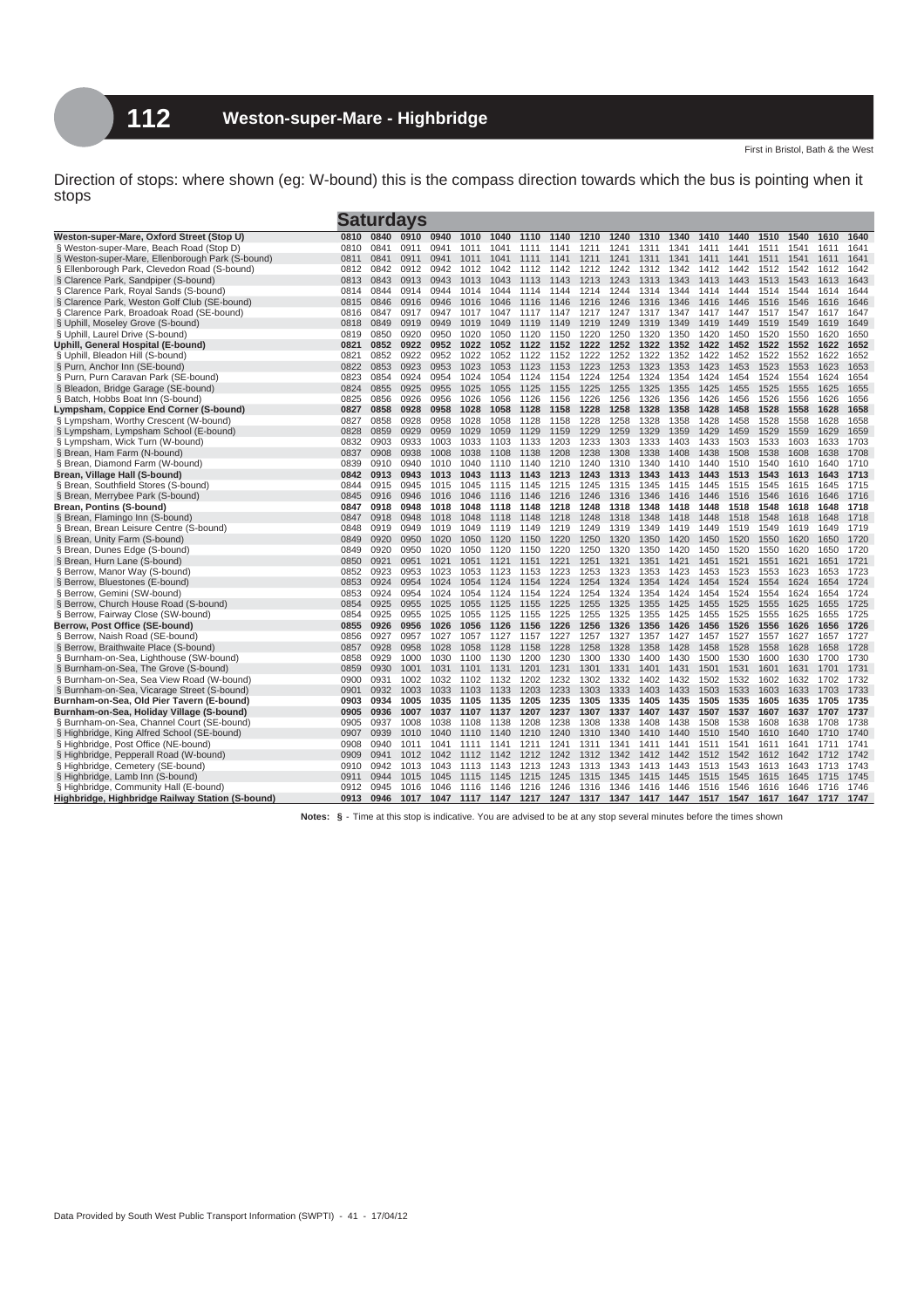|                                                  | <b>Saturdays</b>     |  |
|--------------------------------------------------|----------------------|--|
| Weston-super-Mare, Oxford Street (Stop U)        | 1710 1810 1910       |  |
| § Weston-super-Mare, Beach Road (Stop D)         | 1811<br>1910<br>1711 |  |
| § Weston-super-Mare, Ellenborough Park (S-bound) | 1711 1811<br>1911    |  |
| § Ellenborough Park, Clevedon Road (S-bound)     | 1712 1812<br>1912    |  |
| § Clarence Park, Sandpiper (S-bound)             | 1813<br>1913<br>1713 |  |
| § Clarence Park, Royal Sands (S-bound)           | 1714<br>1814<br>1914 |  |
| § Clarence Park, Weston Golf Club (SE-bound)     | 1915<br>1716<br>1816 |  |
| § Clarence Park, Broadoak Road (SE-bound)        | 1817<br>1916<br>1717 |  |
| § Uphill, Moseley Grove (S-bound)                | 1719 1819<br>1918    |  |
| § Uphill, Laurel Drive (S-bound)                 | 1820<br>1919<br>1720 |  |
| Uphill, General Hospital (E-bound)               | 1722 1822<br>1921    |  |
| § Uphill, Bleadon Hill (S-bound)                 | 1822<br>1921<br>1722 |  |
| § Purn, Anchor Inn (SE-bound)                    | 1723<br>1823<br>1922 |  |
| § Purn, Purn Caravan Park (SE-bound)             | 1724<br>1824<br>1923 |  |
| § Bleadon, Bridge Garage (SE-bound)              | 1825<br>1924<br>1725 |  |
| § Batch, Hobbs Boat Inn (S-bound)                | 1826<br>1925<br>1726 |  |
| Lympsham, Coppice End Corner (S-bound)           | 1728<br>1828<br>1927 |  |
| § Lympsham, Worthy Crescent (W-bound)            | 1728<br>1828<br>1927 |  |
| § Lympsham, Lympsham School (E-bound)            | 1928<br>1729<br>1829 |  |
| § Lympsham, Wick Turn (W-bound)                  | 1733<br>1833<br>1932 |  |
| § Brean, Ham Farm (N-bound)                      | 1937<br>1738<br>1838 |  |
| § Brean, Diamond Farm (W-bound)                  | 1740<br>1840<br>1939 |  |
| Brean, Village Hall (S-bound)                    | 1743<br>1843<br>1942 |  |
| § Brean, Southfield Stores (S-bound)             | 1845<br>1944<br>1745 |  |
| § Brean, Merrybee Park (S-bound)                 | 1746<br>1846<br>1945 |  |
| Brean, Pontins (S-bound)                         | 1748<br>1848<br>1947 |  |
| § Brean, Flamingo Inn (S-bound)                  | 1848<br>1947<br>1748 |  |
| § Brean, Brean Leisure Centre (S-bound)          | 1849<br>1948<br>1749 |  |
| § Brean, Unity Farm (S-bound)                    | 1750<br>1850<br>1949 |  |
| § Brean, Dunes Edge (S-bound)                    | 1750<br>1850<br>1949 |  |
| § Brean, Hurn Lane (S-bound)                     | 1851<br>1950<br>1751 |  |
| § Berrow, Manor Way (S-bound)                    | 1753<br>1853<br>1952 |  |
| § Berrow, Bluestones (E-bound)                   | 1754<br>1854<br>1953 |  |
| § Berrow, Gemini (SW-bound)                      | 1754<br>1854<br>1953 |  |
| § Berrow, Church House Road (S-bound)            | 1755<br>1954<br>1855 |  |
| § Berrow, Fairway Close (SW-bound)               | 1855<br>1954<br>1755 |  |
| Berrow, Post Office (SE-bound)                   | 1756<br>1856<br>1955 |  |
| § Berrow, Naish Road (SE-bound)                  | 1956<br>1757<br>1857 |  |
| § Berrow, Braithwaite Place (S-bound)            | 1858<br>1957<br>1758 |  |
| § Burnham-on-Sea, Lighthouse (SW-bound)          | 1900<br>1958<br>1800 |  |
| § Burnham-on-Sea, The Grove (S-bound)            | 1901<br>1959<br>1801 |  |
| § Burnham-on-Sea, Sea View Road (W-bound)        | 1802<br>1902<br>2000 |  |
| § Burnham-on-Sea, Vicarage Street (S-bound)      | 1803 1903<br>2001    |  |
| Burnham-on-Sea, Old Pier Tavern (E-bound)        | 1905<br>2003<br>1805 |  |
| Burnham-on-Sea, Holiday Village (S-bound)        | 1807 1907<br>2005    |  |
| § Burnham-on-Sea, Channel Court (SE-bound)       | 1907<br>2005<br>1808 |  |
| § Highbridge, King Alfred School (SE-bound)      | 1810<br>1909<br>2007 |  |
| § Highbridge, Post Office (NE-bound)             | 1910<br>2008<br>1811 |  |
| § Highbridge, Pepperall Road (W-bound)           | 1812 1911<br>2009    |  |
| § Highbridge, Cemetery (SE-bound)                | 2010<br>1813 1912    |  |
| § Highbridge, Lamb Inn (S-bound)                 | 2011<br>1815 1913    |  |
| § Highbridge, Community Hall (E-bound)           | 1816 1914<br>2012    |  |
| Highbridge, Highbridge Railway Station (S-bound) | 1817 1915 2013       |  |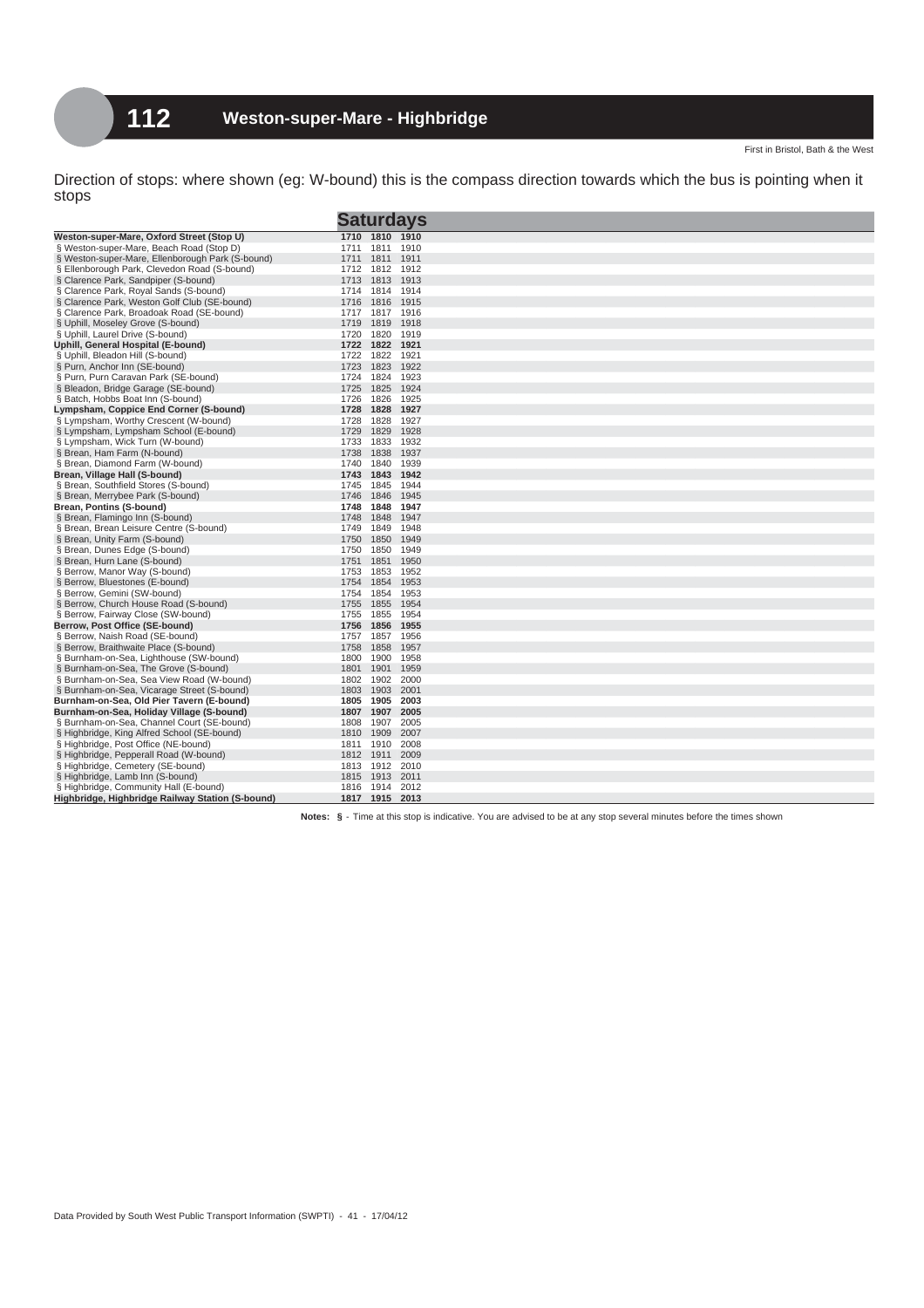|                                                                          |              | Sundays      |              |              |              |              |              |              |                                                   |              |              |              |
|--------------------------------------------------------------------------|--------------|--------------|--------------|--------------|--------------|--------------|--------------|--------------|---------------------------------------------------|--------------|--------------|--------------|
| Weston-super-Mare, Oxford Street (Stop U)                                | 0840         | 0940         | 1010         | 1110         | 1210         | 1310         | 1410         | 1510         | 1610                                              | 1640         | 1740         | 1840         |
| § Weston-super-Mare, Beach Road (Stop D)                                 | 0840         | 0940         | 1010         | 1110         | 1210         | 1310         | 1410         | 1510         | 1610                                              | 1640         | 1740         | 1840         |
| § Weston-super-Mare, Ellenborough Park (S-bound)                         | 0841         | 0941         | 1011         | 1111         | 1211         | 1311         | 1411         | 1511         | 1611                                              | 1641         | 1741         | 1841         |
| § Ellenborough Park, Clevedon Road (S-bound)                             | 0842         | 0942         | 1012         | 1112         | 1212         | 1312         | 1412         | 1512         | 1612                                              | 1642         | 1742         | 1842         |
| § Clarence Park, Sandpiper (S-bound)                                     | 0843         | 0943         | 1013         | 1113         | 1213         | 1313         | 1413         | 1513         | 1613                                              | 1643         | 1743         | 1843         |
| § Clarence Park, Royal Sands (S-bound)                                   | 0844         | 0944         | 1014         | 1114         | 1214         | 1314         | 1414         | 1514         | 1614                                              | 1644         | 1744         | 1844         |
| § Clarence Park, Weston Golf Club (SE-bound)                             | 0845         | 0945         | 1015         | 1115         | 1215         | 1315         | 1415         | 1515         | 1615                                              | 1645         | 1745         | 1845         |
| § Clarence Park, Broadoak Road (SE-bound)                                | 0846         | 0946         | 1016         | 1116         | 1216         | 1316         | 1416         | 1516         | 1616                                              | 1646         | 1746         | 1846         |
| § Uphill, Moseley Grove (S-bound)                                        | 0848         | 0948         | 1018         | 1118         | 1218         | 1318         | 1418         | 1518         | 1618                                              | 1648         | 1748         | 1848         |
| § Uphill, Laurel Drive (S-bound)                                         | 0849         | 0949         | 1019         | 1119         | 1219         | 1319         | 1419         | 1519         | 1619                                              | 1649         | 1749         | 1849         |
| Uphill, General Hospital (E-bound)                                       | 0851         | 0951         | 1021         | 1121         | 1221         | 1321         | 1421         | 1521         | 1621                                              | 1651         | 1751         | 1851         |
| § Uphill, Bleadon Hill (S-bound)                                         | 0851         | 0951         | 1021         | 1121         | 1221         | 1321         | 1421         | 1521         | 1621                                              | 1651         | 1751         | 1851         |
| § Purn, Anchor Inn (SE-bound)                                            | 0852         | 0952         | 1022         | 1122         | 1222         | 1322         | 1422         | 1522         | 1622                                              | 1652 1752    |              | 1852         |
| § Purn, Purn Caravan Park (SE-bound)                                     | 0853         | 0953         | 1023         | 1123         | 1223         | 1323         | 1423         | 1523         | 1623                                              | 1653         | 1753         | 1853         |
| § Bleadon, Bridge Garage (SE-bound)                                      | 0854         | 0954         | 1024         | 1124         | 1224         | 1324         | 1424         | 1524         | 1624                                              | 1654         | 1754         | 1854         |
| § Batch, Hobbs Boat Inn (S-bound)                                        | 0855         | 0955         | 1025         | 1125         | 1225         | 1325         | 1425         | 1525         | 1625                                              | 1655         | 1755         | 1855         |
| Lympsham, Coppice End Corner (S-bound)                                   | 0857         | 0957         | 1027         | 1127         | 1227         | 1327         | 1427         | 1527         | 1627                                              | 1657         | 1757         | 1857         |
| § Lympsham, Worthy Crescent (W-bound)                                    | 0857         | 0957         | 1027         | 1127         | 1227         | 1327         | 1427         | 1527         | 1627                                              | 1657         | 1757         | 1857         |
| § Lympsham, Lympsham School (E-bound)                                    | 0858         | 0958         | 1028         | 1128         | 1228         | 1328         | 1428         | 1528         | 1628                                              | 1658         | 1758         | 1858         |
| § Lympsham, Wick Turn (W-bound)                                          | 0901         | 1002         | 1032         | 1132         | 1232         | 1332         | 1432         | 1532         | 1632                                              | 1702         | 1802         | 1902         |
| § Brean, Ham Farm (N-bound)                                              | 0907         | 1007         | 1037         | 1137         | 1237         | 1337         | 1437         | 1537         | 1637                                              | 1707         | 1807         | 1907         |
| § Brean, Diamond Farm (W-bound)                                          | 0908<br>0911 | 1009<br>1012 | 1039<br>1042 | 1139<br>1142 | 1239<br>1242 | 1339<br>1342 | 1439<br>1442 | 1539<br>1542 | 1639<br>1642                                      | 1709<br>1712 | 1809<br>1812 | 1909<br>1912 |
| Brean, Village Hall (S-bound)                                            | 0913         | 1014         | 1044         | 1144         | 1244         | 1344         | 1444         | 1544         | 1644                                              | 1714         | 1814         | 1914         |
| § Brean, Southfield Stores (S-bound)<br>§ Brean, Merrybee Park (S-bound) | 0914         | 1015         | 1045         | 1145         | 1245         | 1345         | 1445         | 1545         | 1645                                              | 1715         | 1815         | 1915         |
| Brean, Pontins (S-bound)                                                 | 0916         | 1017         | 1047         | 1147         | 1247         | 1347         | 1447         | 1547         | 1647                                              | 1717         | 1817         | 1917         |
| § Brean, Flamingo Inn (S-bound)                                          | 0916         | 1017         | 1047         | 1147         | 1247         | 1347         | 1447         | 1547         | 1647                                              | 1717         | 1817         | 1917         |
| § Brean, Brean Leisure Centre (S-bound)                                  | 0917         | 1018         | 1048         | 1148         | 1248         | 1348         | 1448         | 1548         | 1648                                              | 1718         | 1818         | 1918         |
| § Brean, Unity Farm (S-bound)                                            | 0918         | 1019         | 1049         | 1149         | 1249         | 1349         | 1449         | 1549         | 1649                                              | 1719         | 1819         | 1919         |
| § Brean, Dunes Edge (S-bound)                                            | 0918         | 1019         | 1049         | 1149         | 1249         | 1349         | 1449         | 1549         | 1649                                              | 1719         | 1819         | 1919         |
| § Brean, Hurn Lane (S-bound)                                             | 0919         | 1020         | 1050         | 1150         | 1250         | 1350         | 1450         | 1550         | 1650                                              | 1720         | 1820         | 1920         |
| § Berrow, Manor Way (S-bound)                                            | 0921         | 1022         | 1052         | 1152         | 1252         | 1352         | 1452         | 1552         | 1652                                              | 1722         | 1822         | 1922         |
| § Berrow, Bluestones (E-bound)                                           | 0922         | 1023         | 1053         | 1153         | 1253         | 1353         | 1453         | 1553         | 1653                                              | 1723         | 1823         | 1923         |
| § Berrow, Gemini (SW-bound)                                              | 0922         | 1023         | 1053         | 1153         | 1253         | 1353         | 1453         | 1553         | 1653                                              | 1723         | 1823         | 1923         |
| § Berrow, Church House Road (S-bound)                                    | 0923         | 1024         | 1054         | 1154         | 1254         | 1354         | 1454         | 1554         | 1654                                              | 1724         | 1824         | 1924         |
| § Berrow, Fairway Close (SW-bound)                                       | 0923         | 1024         | 1054         | 1154         | 1254         | 1354         | 1454         | 1554         | 1654                                              | 1724         | 1824         | 1924         |
| Berrow, Post Office (SE-bound)                                           | 0924         | 1025         | 1055         | 1155         | 1255         | 1355         | 1455         | 1555         | 1655                                              | 1725         | 1825         | 1925         |
| § Berrow, Naish Road (SE-bound)                                          | 0925         | 1026         | 1056         | 1156         | 1256         | 1356         | 1456         | 1556         | 1656                                              | 1726         | 1826         | 1926         |
| § Berrow, Braithwaite Place (S-bound)                                    | 0926         | 1027         | 1057         | 1157         | 1257         | 1357         | 1457         | 1557         | 1657                                              | 1727         | 1827         | 1927         |
| § Burnham-on-Sea, Lighthouse (SW-bound)                                  | 0927         | 1028         | 1058         | 1158         | 1258         | 1358         | 1458         | 1558         | 1658                                              | 1728         | 1828         | 1928         |
| § Burnham-on-Sea, The Grove (S-bound)                                    | 0928         | 1029         | 1059         | 1159         | 1259         | 1359         | 1459         | 1559         | 1659                                              | 1729         | 1829         | 1929         |
| § Burnham-on-Sea, Sea View Road (W-bound)                                | 0929         | 1030         | 1100         | 1200         | 1300         | 1400         | 1500         | 1600         | 1700                                              | 1730         | 1830         | 1930         |
| § Burnham-on-Sea, Vicarage Street (S-bound)                              | 0930         | 1031         | 1101         | 1201         | 1301         | 1401         | 1501         | 1601         | 1701                                              | 1731         | 1831         | 1931         |
| Burnham-on-Sea, Old Pier Tavern (E-bound)                                | 0932         | 1033         | 1103         | 1203         | 1303         | 1403         | 1503         | 1603         | 1703                                              | 1733         | 1833         | 1933         |
| Burnham-on-Sea, Holiday Village (S-bound)                                | 0934         | 1035         | 1105         | 1205         | 1305         | 1405         | 1505         | 1605         | 1705                                              | 1735         | 1835         | 1935         |
| § Burnham-on-Sea, Channel Court (SE-bound)                               | 0934         | 1035         | 1105         | 1205         | 1305         | 1405         | 1505         | 1605         | 1705                                              | 1735         | 1835         | 1935         |
| § Highbridge, King Alfred School (SE-bound)                              | 0937         | 1038         | 1108         | 1208         | 1308         | 1408         | 1508         | 1608         | 1708                                              | 1738         | 1837         | 1937         |
| § Highbridge, Post Office (NE-bound)                                     | 0937         | 1038         | 1108         | 1208         | 1308         | 1408         | 1508         | 1608         | 1708                                              | 1738         | 1838         | 1938         |
| § Highbridge, Pepperall Road (W-bound)                                   | 0938         | 1039         | 1109         | 1209         | 1309         | 1409         | 1509         | 1609         | 1709                                              | 1739         | 1839         | 1939         |
| § Highbridge, Cemetery (SE-bound)                                        | 0939         | 1040         | 1110         | 1210         | 1310         | 1410         | 1510         | 1610         | 1710                                              | 1740         | 1840         | 1940         |
| § Highbridge, Lamb Inn (S-bound)                                         | 0941         | 1042         | 1112         | 1212         | 1312         | 1412         | 1512         | 1612         | 1712                                              | 1742         | 1841         | 1941         |
| § Highbridge, Community Hall (E-bound)                                   | 0942         | 1043         | 1113         | 1213         | 1313         | 1413         | 1513         | 1613         | 1713                                              | 1743         | 1842         | 1942         |
| Highbridge, Highbridge Railway Station (S-bound)                         | 0943         | 1044         |              |              |              |              |              |              | 1114 1214 1314 1414 1514 1614 1714 1744 1843 1943 |              |              |              |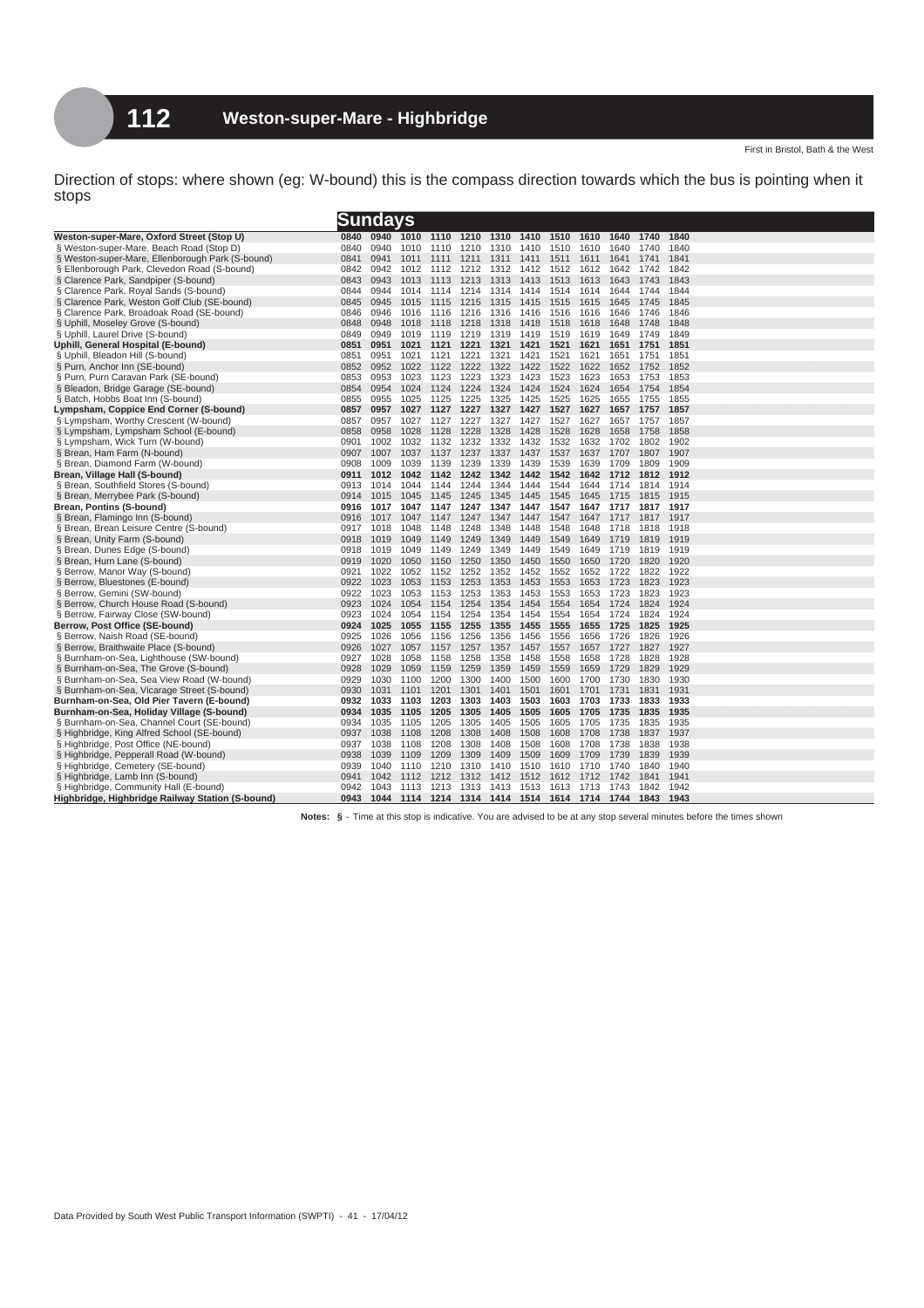**Bank Holidays**

| Weston-super-Mare, Oxford Street (Stop U)        | 0840 | 0940 | 1010 | 1110 | 1210                | 1310 | 1410 | 1510           | 1610 | 1640 | 1740 | 1840 |
|--------------------------------------------------|------|------|------|------|---------------------|------|------|----------------|------|------|------|------|
| § Weston-super-Mare, Beach Road (Stop D)         | 0840 | 0940 | 1010 | 1110 | 1210                | 1310 | 1410 | 1510           | 1610 | 1640 | 1740 | 1840 |
| § Weston-super-Mare, Ellenborough Park (S-bound) | 0841 | 0941 | 1011 | 1111 | 1211                | 1311 | 1411 | 1511           | 1611 | 1641 | 1741 | 1841 |
| § Ellenborough Park, Clevedon Road (S-bound)     | 0842 | 0942 | 1012 | 1112 | 1212                | 1312 | 1412 | 1512           | 1612 | 1642 | 1742 | 1842 |
| § Clarence Park, Sandpiper (S-bound)             | 0843 | 0943 | 1013 | 1113 | 1213                | 1313 | 1413 | 1513           | 1613 | 1643 | 1743 | 1843 |
| § Clarence Park, Royal Sands (S-bound)           | 0844 | 0944 | 1014 | 1114 | 1214                | 1314 | 1414 | 1514           | 1614 | 1644 | 1744 | 1844 |
| § Clarence Park, Weston Golf Club (SE-bound)     | 0845 | 0945 | 1015 | 1115 | 1215                | 1315 | 1415 | 1515           | 1615 | 1645 | 1745 | 1845 |
| § Clarence Park, Broadoak Road (SE-bound)        | 0846 | 0946 | 1016 | 1116 | 1216                | 1316 | 1416 | 1516           | 1616 | 1646 | 1746 | 1846 |
| § Uphill, Moseley Grove (S-bound)                | 0848 | 0948 | 1018 | 1118 | 1218                | 1318 | 1418 | 1518           | 1618 | 1648 | 1748 | 1848 |
| § Uphill, Laurel Drive (S-bound)                 | 0849 | 0949 | 1019 | 1119 | 1219                | 1319 | 1419 | 1519           | 1619 | 1649 | 1749 | 1849 |
| Uphill, General Hospital (E-bound)               | 0851 | 0951 | 1021 | 1121 | 1221                | 1321 | 1421 | 1521           | 1621 | 1651 | 1751 | 1851 |
| § Uphill, Bleadon Hill (S-bound)                 | 0851 | 0951 | 1021 | 1121 | 1221                | 1321 | 1421 | 1521           | 1621 | 1651 | 1751 | 1851 |
| § Purn, Anchor Inn (SE-bound)                    | 0852 | 0952 | 1022 | 1122 | 1222                | 1322 | 1422 | 1522           | 1622 | 1652 | 1752 | 1852 |
| § Purn, Purn Caravan Park (SE-bound)             | 0853 | 0953 | 1023 | 1123 | 1223                | 1323 | 1423 | 1523           | 1623 | 1653 | 1753 | 1853 |
| § Bleadon, Bridge Garage (SE-bound)              | 0854 | 0954 | 1024 | 1124 | 1224                | 1324 | 1424 | 1524           | 1624 | 1654 | 1754 | 1854 |
| § Batch, Hobbs Boat Inn (S-bound)                | 0855 | 0955 | 1025 | 1125 | 1225                | 1325 | 1425 | 1525           | 1625 | 1655 | 1755 | 1855 |
| Lympsham, Coppice End Corner (S-bound)           | 0857 | 0957 | 1027 | 1127 | 1227                | 1327 | 1427 | 1527           | 1627 | 1657 | 1757 | 1857 |
| § Lympsham, Worthy Crescent (W-bound)            | 0857 | 0957 | 1027 | 1127 | 1227                | 1327 | 1427 | 1527           | 1627 | 1657 | 1757 | 1857 |
| § Lympsham, Lympsham School (E-bound)            | 0858 | 0958 | 1028 | 1128 | 1228                | 1328 | 1428 | 1528           | 1628 | 1658 | 1758 | 1858 |
| § Lympsham, Wick Turn (W-bound)                  | 0901 | 1002 | 1032 | 1132 | 1232                | 1332 | 1432 | 1532           | 1632 | 1702 | 1802 | 1902 |
| § Brean, Ham Farm (N-bound)                      | 0907 | 1007 | 1037 | 1137 | 1237                | 1337 | 1437 | 1537           | 1637 | 1707 | 1807 | 1907 |
| § Brean, Diamond Farm (W-bound)                  | 0908 | 1009 | 1039 | 1139 | 1239                | 1339 | 1439 | 1539           | 1639 | 1709 | 1809 | 1909 |
| Brean, Village Hall (S-bound)                    | 0911 | 1012 | 1042 | 1142 | 1242                | 1342 | 1442 | 1542           | 1642 | 1712 | 1812 | 1912 |
| § Brean, Southfield Stores (S-bound)             | 0913 | 1014 | 1044 | 1144 | 1244                | 1344 | 1444 | 1544           | 1644 | 1714 | 1814 | 1914 |
| § Brean, Merrybee Park (S-bound)                 | 0914 | 1015 | 1045 | 1145 | 1245                | 1345 | 1445 | 1545           | 1645 | 1715 | 1815 | 1915 |
| Brean, Pontins (S-bound)                         | 0916 | 1017 | 1047 | 1147 | 1247                | 1347 | 1447 | 1547           | 1647 | 1717 | 1817 | 1917 |
| § Brean, Flamingo Inn (S-bound)                  | 0916 | 1017 | 1047 | 1147 | 1247                | 1347 | 1447 | 1547           | 1647 | 1717 | 1817 | 1917 |
| § Brean, Brean Leisure Centre (S-bound)          | 0917 | 1018 | 1048 | 1148 | 1248                | 1348 | 1448 | 1548           | 1648 | 1718 | 1818 | 1918 |
| § Brean, Unity Farm (S-bound)                    | 0918 | 1019 | 1049 | 1149 | 1249                | 1349 | 1449 | 1549           | 1649 | 1719 | 1819 | 1919 |
| § Brean, Dunes Edge (S-bound)                    | 0918 | 1019 | 1049 | 1149 | 1249                | 1349 | 1449 | 1549           | 1649 | 1719 | 1819 | 1919 |
| § Brean, Hurn Lane (S-bound)                     | 0919 | 1020 | 1050 | 1150 | 1250                | 1350 | 1450 | 1550           | 1650 | 1720 | 1820 | 1920 |
| § Berrow, Manor Way (S-bound)                    | 0921 | 1022 | 1052 | 1152 | 1252                | 1352 | 1452 | 1552           | 1652 | 1722 | 1822 | 1922 |
| § Berrow, Bluestones (E-bound)                   | 0922 | 1023 | 1053 | 1153 | 1253                | 1353 | 1453 | 1553           | 1653 | 1723 | 1823 | 1923 |
| § Berrow, Gemini (SW-bound)                      | 0922 | 1023 | 1053 | 1153 | 1253                | 1353 | 1453 | 1553           | 1653 | 1723 | 1823 | 1923 |
| § Berrow, Church House Road (S-bound)            | 0923 | 1024 | 1054 | 1154 | 1254                | 1354 | 1454 | 1554           | 1654 | 1724 | 1824 | 1924 |
| § Berrow, Fairway Close (SW-bound)               | 0923 | 1024 | 1054 | 1154 | 1254                | 1354 | 1454 | 1554           | 1654 | 1724 | 1824 | 1924 |
| Berrow, Post Office (SE-bound)                   | 0924 | 1025 | 1055 | 1155 | 1255                | 1355 | 1455 | 1555           | 1655 | 1725 | 1825 | 1925 |
| § Berrow, Naish Road (SE-bound)                  | 0925 | 1026 | 1056 | 1156 | 1256                | 1356 | 1456 | 1556           | 1656 | 1726 | 1826 | 1926 |
| § Berrow, Braithwaite Place (S-bound)            | 0926 | 1027 | 1057 | 1157 | 1257                | 1357 | 1457 | 1557           | 1657 | 1727 | 1827 | 1927 |
| § Burnham-on-Sea, Lighthouse (SW-bound)          | 0927 | 1028 | 1058 | 1158 | 1258                | 1358 | 1458 | 1558           | 1658 | 1728 | 1828 | 1928 |
| § Burnham-on-Sea, The Grove (S-bound)            | 0928 | 1029 | 1059 | 1159 | 1259                | 1359 | 1459 | 1559           | 1659 | 1729 | 1829 | 1929 |
| § Burnham-on-Sea, Sea View Road (W-bound)        | 0929 | 1030 | 1100 | 1200 | 1300                | 1400 | 1500 | 1600           | 1700 | 1730 | 1830 | 1930 |
| § Burnham-on-Sea, Vicarage Street (S-bound)      | 0930 | 1031 | 1101 | 1201 | 1301                | 1401 | 1501 | 1601           | 1701 | 1731 | 1831 | 1931 |
| Burnham-on-Sea, Old Pier Tavern (E-bound)        | 0932 | 1033 | 1103 | 1203 | 1303                | 1403 | 1503 | 1603           | 1703 | 1733 | 1833 | 1933 |
| Burnham-on-Sea, Holiday Village (S-bound)        | 0934 | 1035 | 1105 | 1205 | 1305                | 1405 | 1505 | 1605           | 1705 | 1735 | 1835 | 1935 |
| § Burnham-on-Sea, Channel Court (SE-bound)       | 0934 | 1035 | 1105 | 1205 | 1305                | 1405 | 1505 | 1605           | 1705 | 1735 | 1835 | 1935 |
| § Highbridge, King Alfred School (SE-bound)      | 0937 | 1038 | 1108 | 1208 | 1308                | 1408 | 1508 | 1608           | 1708 | 1738 | 1837 | 1937 |
| § Highbridge, Post Office (NE-bound)             | 0937 | 1038 | 1108 | 1208 | 1308                | 1408 | 1508 | 1608           | 1708 | 1738 | 1838 | 1938 |
| § Highbridge, Pepperall Road (W-bound)           | 0938 | 1039 | 1109 | 1209 | 1309                | 1409 | 1509 | 1609           | 1709 | 1739 | 1839 | 1939 |
| § Highbridge, Cemetery (SE-bound)                | 0939 | 1040 | 1110 | 1210 | 1310                | 1410 | 1510 | 1610           | 1710 | 1740 | 1840 | 1940 |
| § Highbridge, Lamb Inn (S-bound)                 | 0941 | 1042 | 1112 | 1212 | 1312                | 1412 | 1512 | 1612           | 1712 | 1742 | 1841 | 1941 |
| § Highbridge, Community Hall (E-bound)           | 0942 | 1043 | 1113 | 1213 | 1313                | 1413 | 1513 | 1613           | 1713 | 1743 | 1842 | 1942 |
| Highbridge, Highbridge Railway Station (S-bound) | 0943 | 1044 | 1114 |      | 1214 1314 1414 1514 |      |      | 1614 1714 1744 |      |      | 1843 | 1943 |
|                                                  |      |      |      |      |                     |      |      |                |      |      |      |      |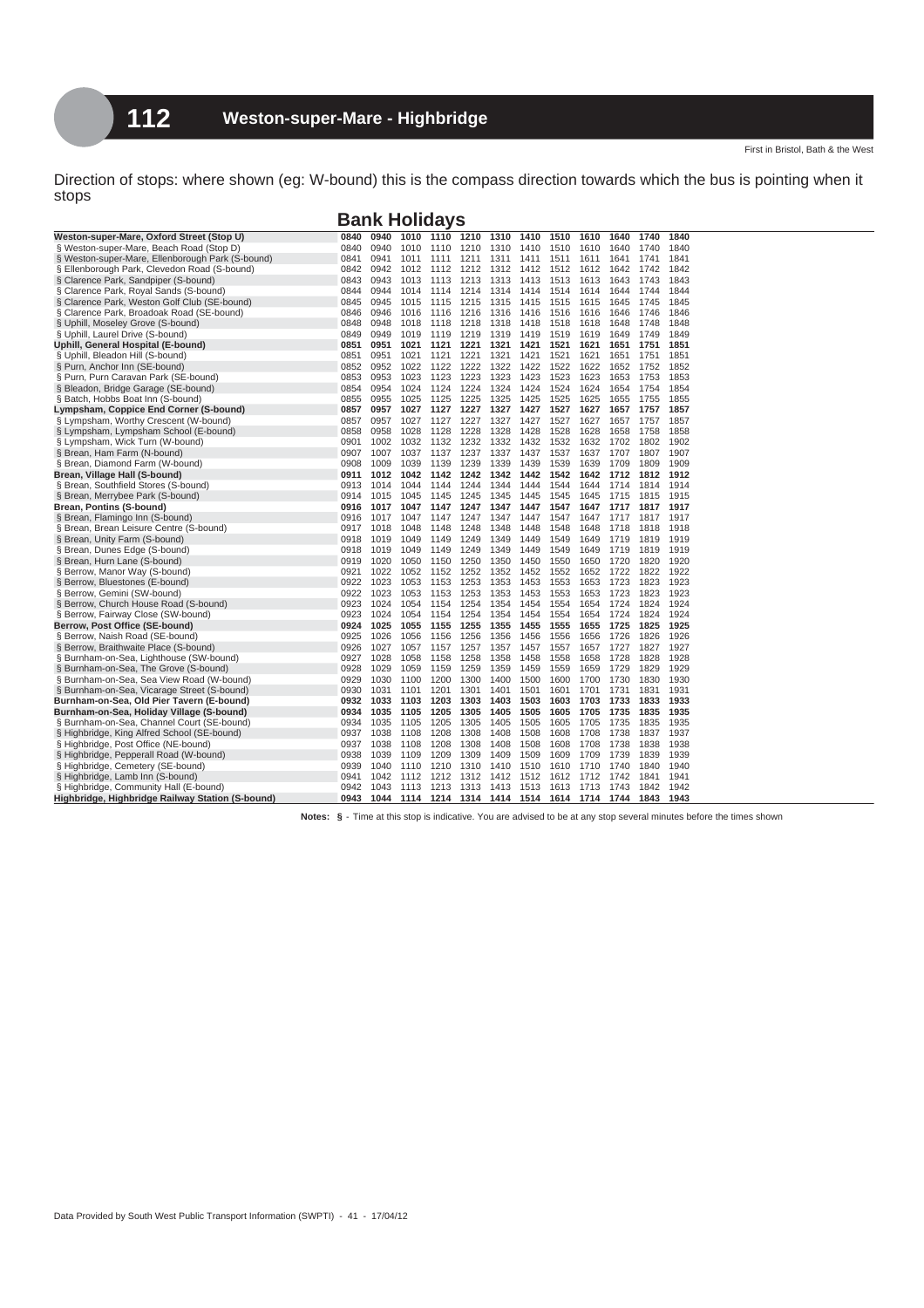## **NOTE: SMS codes are different in each direction. Make sure you choose the right direction from these lists.**

| <b>SMS Code</b>      | <b>Stop Name</b>                                          | <b>Street</b>                            | <b>ATCO Code</b>             |
|----------------------|-----------------------------------------------------------|------------------------------------------|------------------------------|
| sotapjag             | Highbridge, Highbridge Railway Station (S-bound)          |                                          | 3600SOC31338                 |
| sotapgta             | Highbridge, Community Hall (W-bound)                      | <b>Market Street</b>                     | 3600SOC31340                 |
| sotapgmw             | Highbridge, Regal Court (N-bound)                         | <b>Church Street</b>                     | 3600SOC31342                 |
| sotapgtp             | Highbridge, Cemetery (N-bound)                            | Burnham Road                             | 3600SOC31343                 |
| sotapdwd             | Highbridge, Pepperall Road (N-bound)                      | Pepperall Road                           | 3600SOC31345                 |
| sotapdpg             | Highbridge, Post Office (S-bound)                         | Sandy Close                              | 3600SOC31347                 |
| sotdmdtd             | Highbridge, King Alfreds School (E-bound)                 |                                          | 3600SOZ03566                 |
| sotamwpj             | Burnham-on-Sea, Channel Court (NW-bound)                  | <b>Marine Drive</b>                      | 3600SOC31357                 |
| sotamwjm             | Burnham-on-Sea, Holiday Village (NW-bound)                | Marine Road                              | 3600SOC31359                 |
| sotamtgd             | Burnham-on-Sea, Old Pier Tavern (W-bound)                 |                                          | 3600SOC31361                 |
| sotamtdt             | Burnham-on-Sea, Regent Street (N-bound)                   | Esplanade                                | 3600SOC31363                 |
| sotamtdw             | Burnham-on-Sea, Sea View Road (N-bound)                   | Esplanade                                | 3600SOC31365                 |
| sotamtjw             | Burnham-on-Sea, The Grove (N-bound)                       | <b>Berrow Road</b>                       | 3600SOC31464                 |
| sotamtgj             | Burnham-on-Sea, Lighthouse (N-bound)                      | <b>Berrow Road</b>                       | 3600SOC31466                 |
| sotamtid             | Berrow, Post Office (N-bound)                             | <b>Berrow Road</b>                       | 3600SOC31468                 |
| sotampwg             | Berrow, opp Berrow Road<br>Berrow, Post Office (NW-bound) | <b>Berrow Road</b><br><b>Berrow Road</b> | 3600SOC31471<br>3600SOC31472 |
| sotampgp             | Berrow, Fairway Close (N-bound)                           | <b>Barton Road</b>                       | 3600SOC31474                 |
| sotamjwj<br>sotampag | Berrow, Church House Road (N-bound)                       | <b>Barton Road</b>                       | 3600SOC31480                 |
| sotampaw             | Berrow, Gemini (N-bound)                                  | <b>Barton Road</b>                       | 3600SOC31481                 |
| sotamjmd             | Berrow, Blue Stones (W-bound)                             | Pinnockscroft                            | 3600SOC31483                 |
| sotamjam             | Berrow, Manor Way (N-bound)                               | Coast Road                               | 3600SOC31485                 |
| sotamjap             | Brean, Hurn Lane (N-bound)                                | <b>Coast Road</b>                        | 3600SOC31487                 |
| sotamgwj             | Brean, Dunes Edge (N-bound)                               | Coast Road                               | 3600SOC31489                 |
| sotamgwa             | Brean, Unity Farm (N-bound)                               | <b>Coast Road</b>                        | 3600SOC31491                 |
| sotamjdg             | Brean, Brean Leisure Centre (N-bound)                     | South Road                               | 3600SOC31493                 |
| sotamjdp             | Brean, Flamingo Inn (N-bound)                             | South Road                               | 3600SOC31495                 |
| sotamjgm             | Brean, Pontins (N-bound)                                  | South Road                               | 3600SOC31497                 |
| sotamjgp             | Brean, Merrybee Park (W-bound)                            | South Road                               | 3600SOC31499                 |
| sotamjmg             | Brean, Southfield Stores (N-bound)                        | Church Road                              | 3600SOC31501                 |
| sotamjmt             | Brean, Village Hall (N-bound)                             | Warren Road                              | 3600SOC31503                 |
| sotamwdt             | Brean, Diamond Farm (E-bound)                             | <b>Weston Road</b>                       | 3600SOC31507                 |
| sotamwmt             | Brean, Ham Farm (S-bound)                                 | Ham Road                                 | 3600SOC31509                 |
| sotapjdt             | Lympsham, Wick Turn (E-bound)                             | Wick Road                                | 3600SOC31511                 |
| sotaptgd             | Lympsham, Lympsham School (SE-bound)                      |                                          | 3600SOC31513                 |
| sotapwag             | Lympsham, Worthy Crescent (E-bound)                       | Lympsham Road                            | 3600SOC31515                 |
| sotapwig             | Lympsham, Coppice End Corner (N-bound)                    | <b>Bridgwater Road</b>                   | 3600SOC31517                 |
| sotapwgd             | Lympsham, Hobbs Boat Inn (N-bound)                        | <b>Bridgwater Road</b>                   | 3600SOC31519                 |
| wsmatwa              | Bleadon, Bridge Garage (NW-bound)                         | <b>Bridgewater Road</b>                  | 0190NSC31153                 |
| wsmapjd              | Purn, Purn Caravan Park (NW-bound)                        | <b>Bridgewater Road</b>                  | 0190NSC31151                 |
| wsmamtm              | Purn, Anchor Inn (NW-bound)                               | <b>Bridgwater Road</b>                   | 0190SOC31526                 |
| wsmajwa              | Uphill, Bleadon Hill (N-bound)                            | <b>Bridgwater Road</b>                   | 0190NSC31148                 |
| wsmajpg              | Uphill, General Hospital (W-bound)                        | <b>Grange Road</b>                       | 0190NSC30125                 |
| wsmagpw              | Uphill, Little Orchard (NW-bound)                         | <b>Uphill Road South</b>                 | 0190NSC30317                 |
| wsmagmg              | Uphill, Uphill Road South (NE-bound)                      | <b>Uphill Road South</b>                 | 0190NSC30319                 |
| wsmagdp              | Uphill Manor, Donkey Field (N-bound)                      | <b>Uphill Road South</b>                 | 0190NSC30297                 |
| wsmamaj              | Coronation Estate, Sixth Form Centre (N-bound)            | <b>Loxton Road</b>                       | 0190NSC30327                 |
| wsmajwt              | Coronation Estate, Hobart Road (N-bound)                  | Canberra Road                            | 0190NSC30330                 |
| wsmajpa              | Coronation Estate, Colombo Crescent (SW-bound)            |                                          | 0190NSC30332                 |
| wsmagam              | Uphill Manor, Broadoak Road (NW-bound)                    | Uphill Road North                        | 0190NSC30295                 |
| wsmadpt              | Clarence Park, Weston Golf Club (NW-bound)                | <b>Charlton Road</b>                     | 0190NSC30294                 |
| wsmadmw              | Clarence Park, Royal Sands (N-bound)                      | Beach Road                               | 0190NSC30034                 |
| wsmadta              | Clarence Park, Sandpiper (N-bound)                        | Beach Road                               | 0190NSC30035                 |
| wsmadwt              | Ellenborough Park, Clevedon Road (N-bound)                | Beach Road                               | 0190NSC30036                 |
| wsmagap              | Weston-super-Mare, Ellenborough Park North (N-bound)      | Beach Road                               | 0190NSC30037                 |
| wsmadwj              | Weston-super-Mare, Marine Parade (Stop MM)                | Marine Parade<br><b>Oxford Street</b>    | 0190NSC30039                 |
| wsmagtg              | Weston-super-Mare, Oxford Street (Stop U)                 |                                          | 0190NSC30005                 |